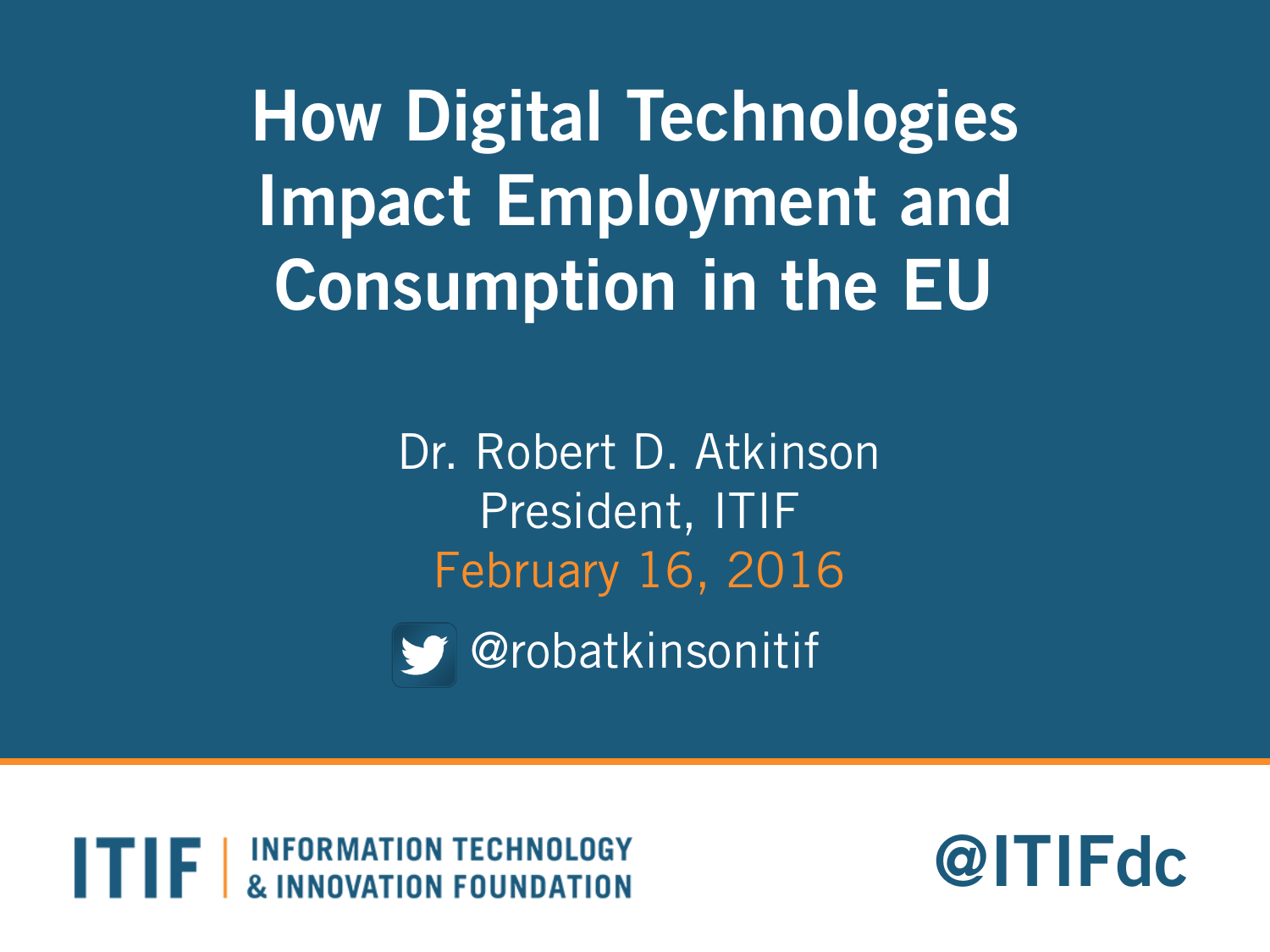The Information Technology and Innovation Foundation is a think tank at the cutting edge of designing innovation policies and exploring how innovation drives boost growth and competitiveness. ITIF focuses on:

- **Innovation processes, policy, and metrics,**
- **Internet, big data and ICT policy,**
- Tech, productivity, and jobs,
- **Science and tech policy, and**
- **Innovation and trade policy.**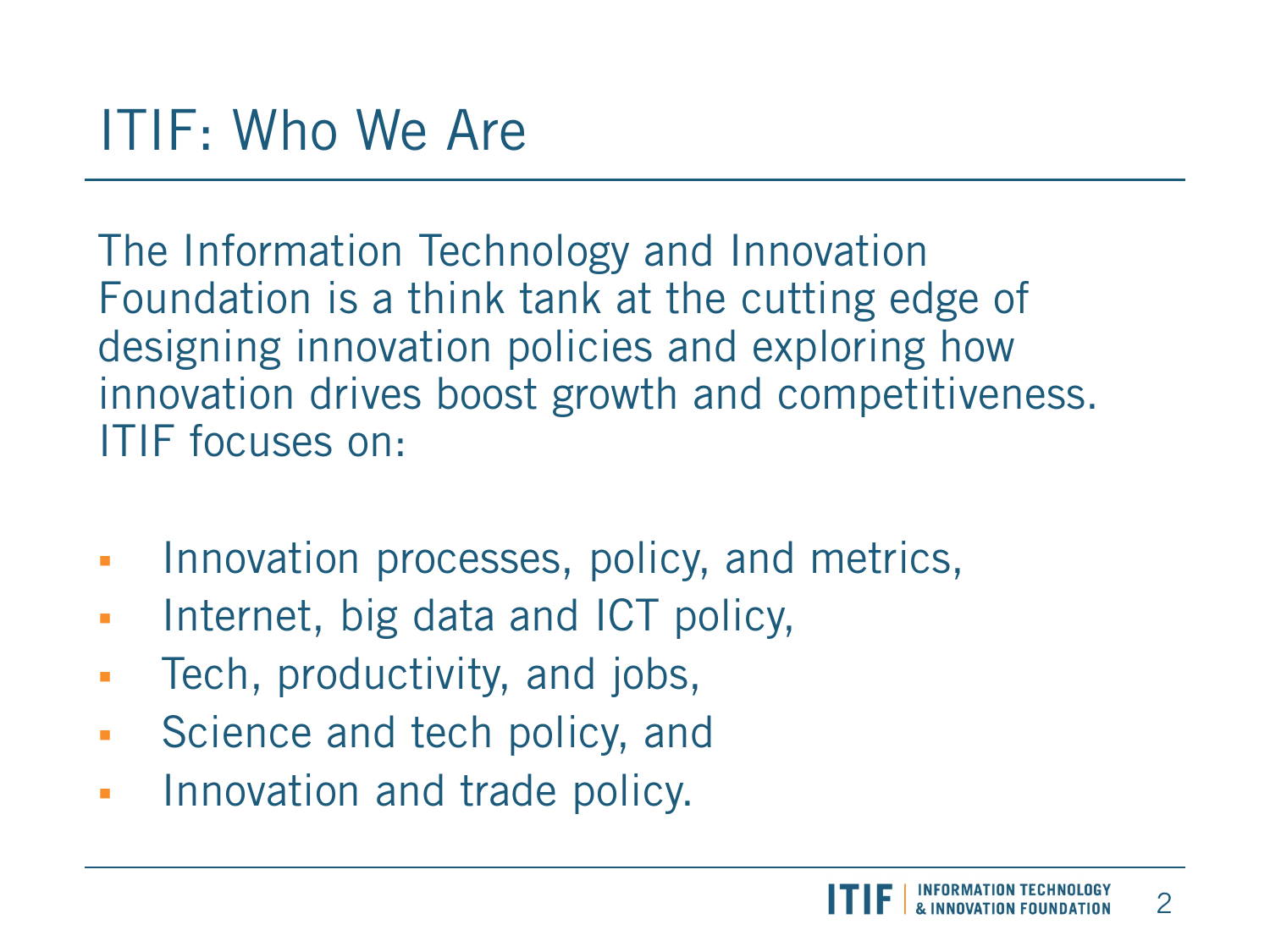#### Today's Presentation







Broader Digital Technology Policies

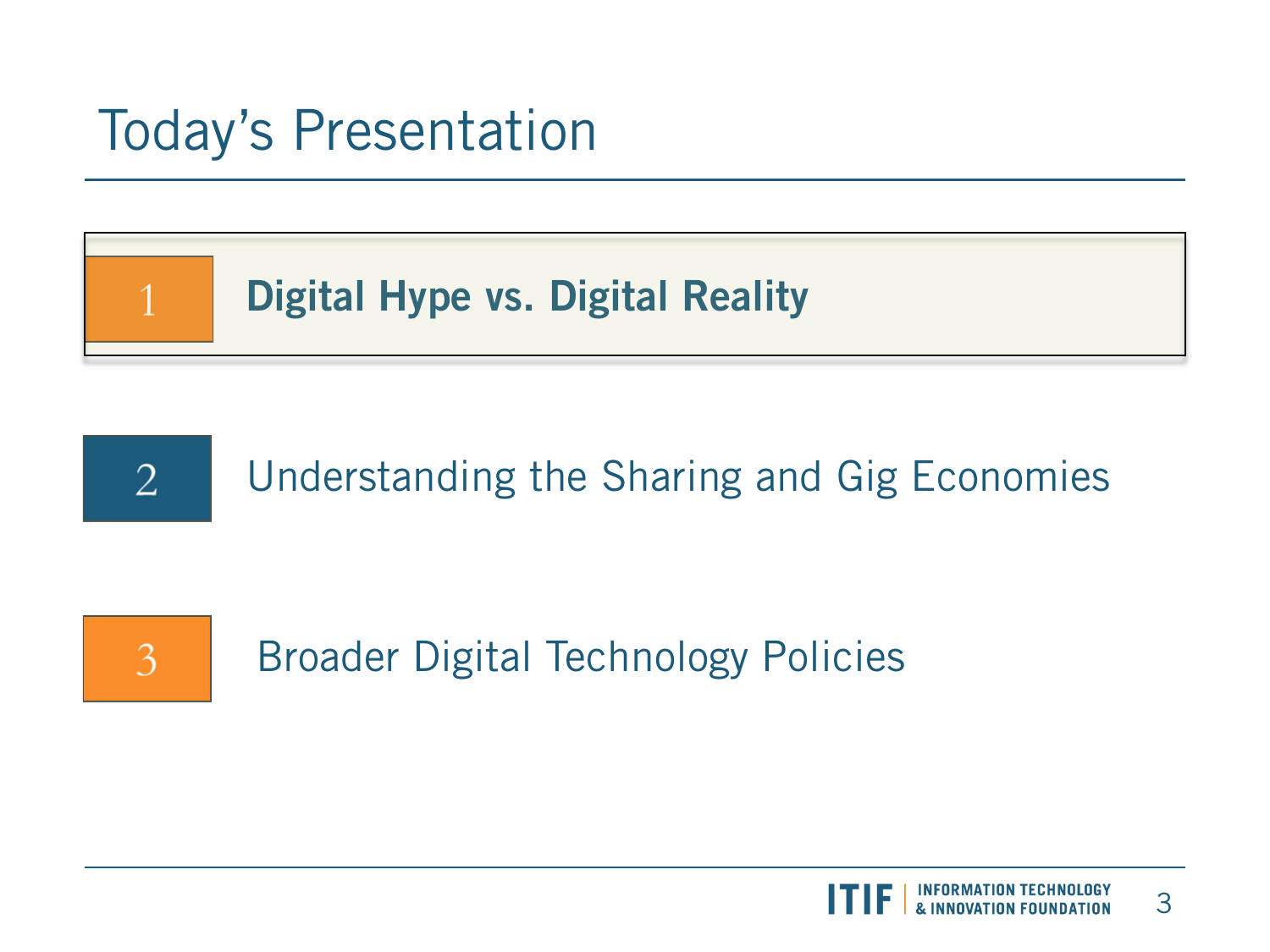## Prognosticators Say a Digital Revolution Will Transform Everything

A few recent books:

- *The Singularity*
- *The Second Machine Age*
- *The Third Wave*
- *The Fourth Industrial Revolution*
- *The Fifth Technology Revolution*
- *The Sixth Wave*
- *Infinite Progress*

4

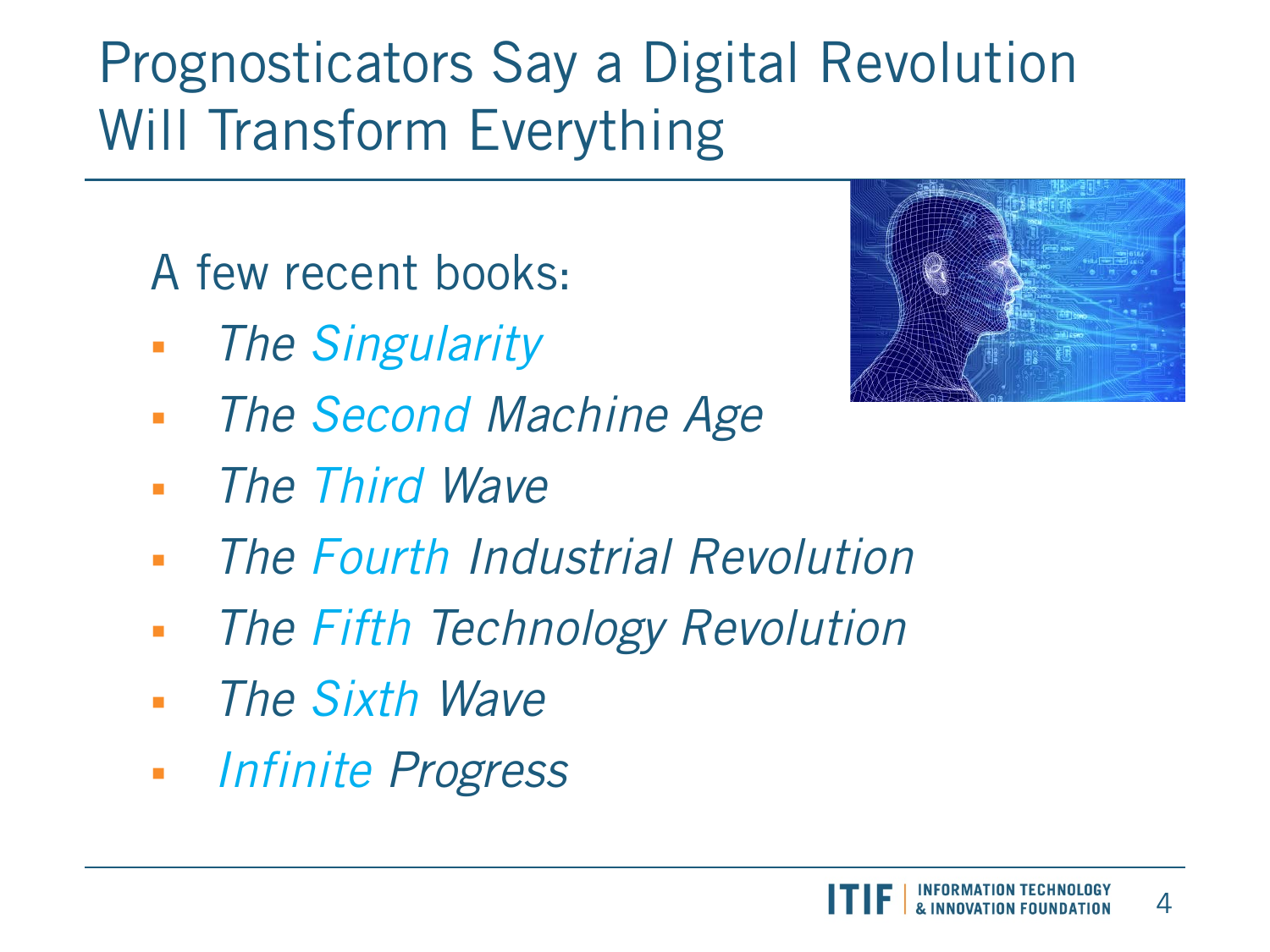#### But It's Not a Revolution, It's Evolution



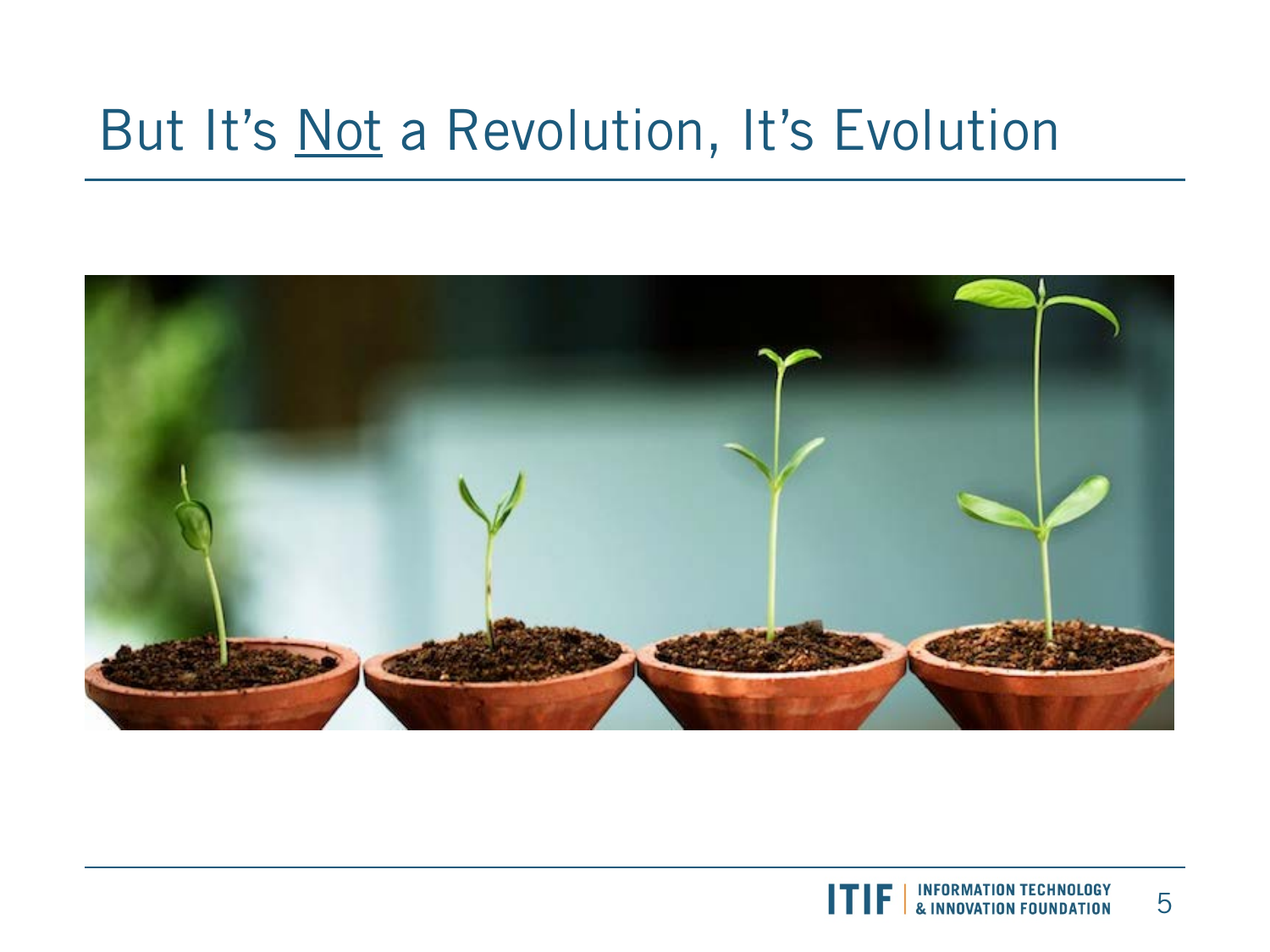#### So…



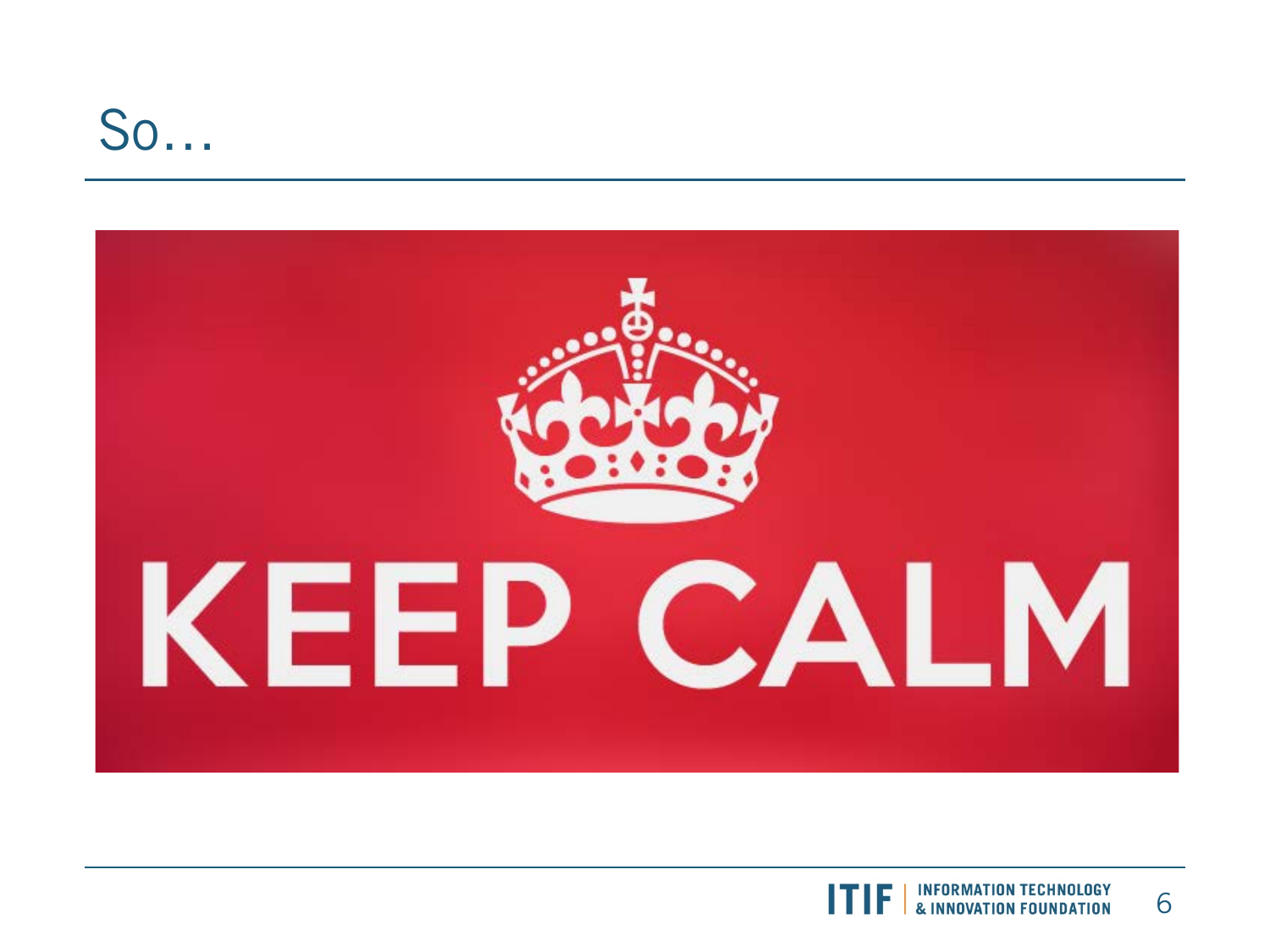#### Digital Hype vs. Digital Reality



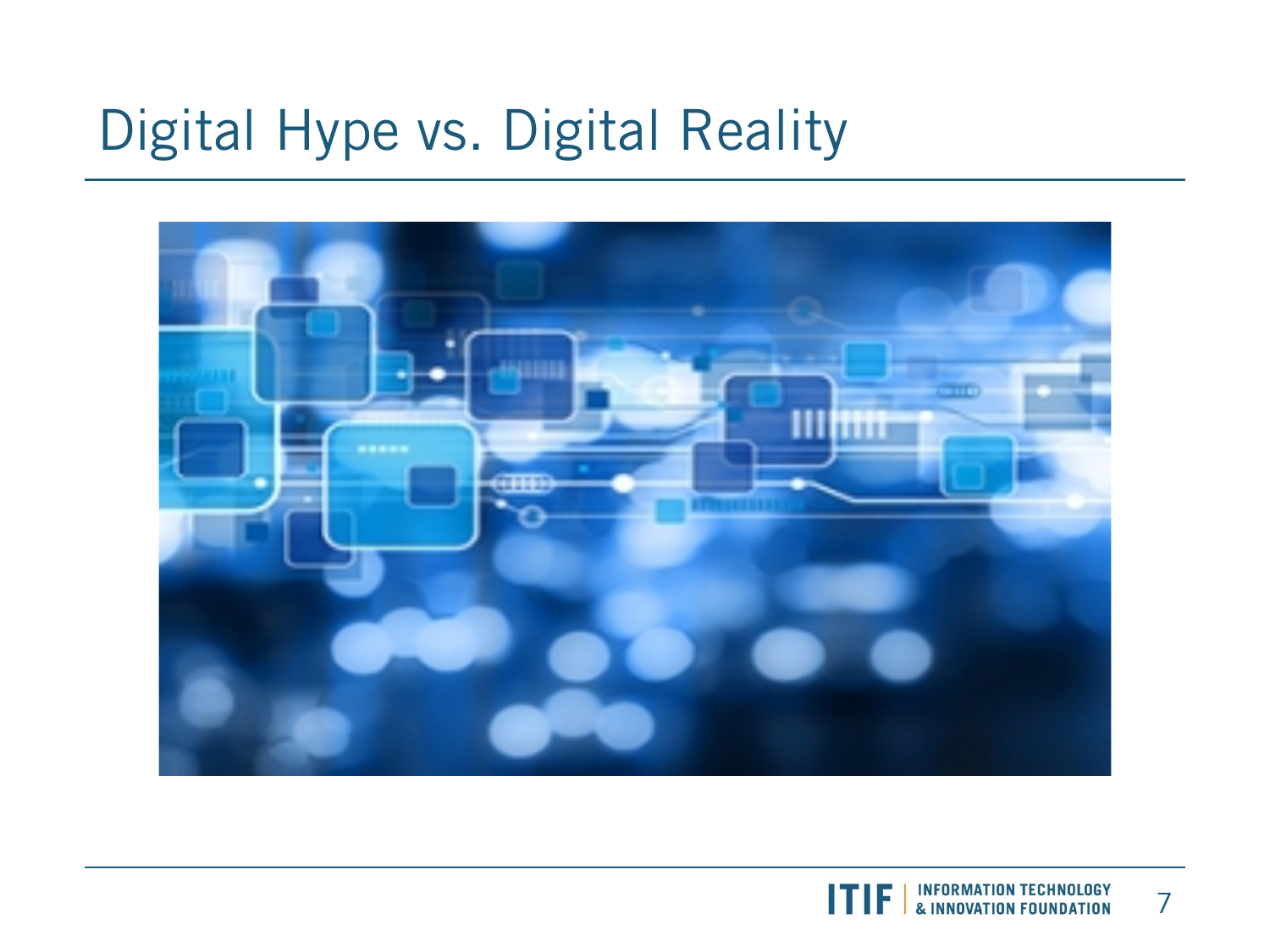#### Hype: Moore's Law is Speeding Up

- "We are entering the second half of the "exponential chess board."
	- Erik Brynjolfsson
- "Information technology ... progresses exponentially."





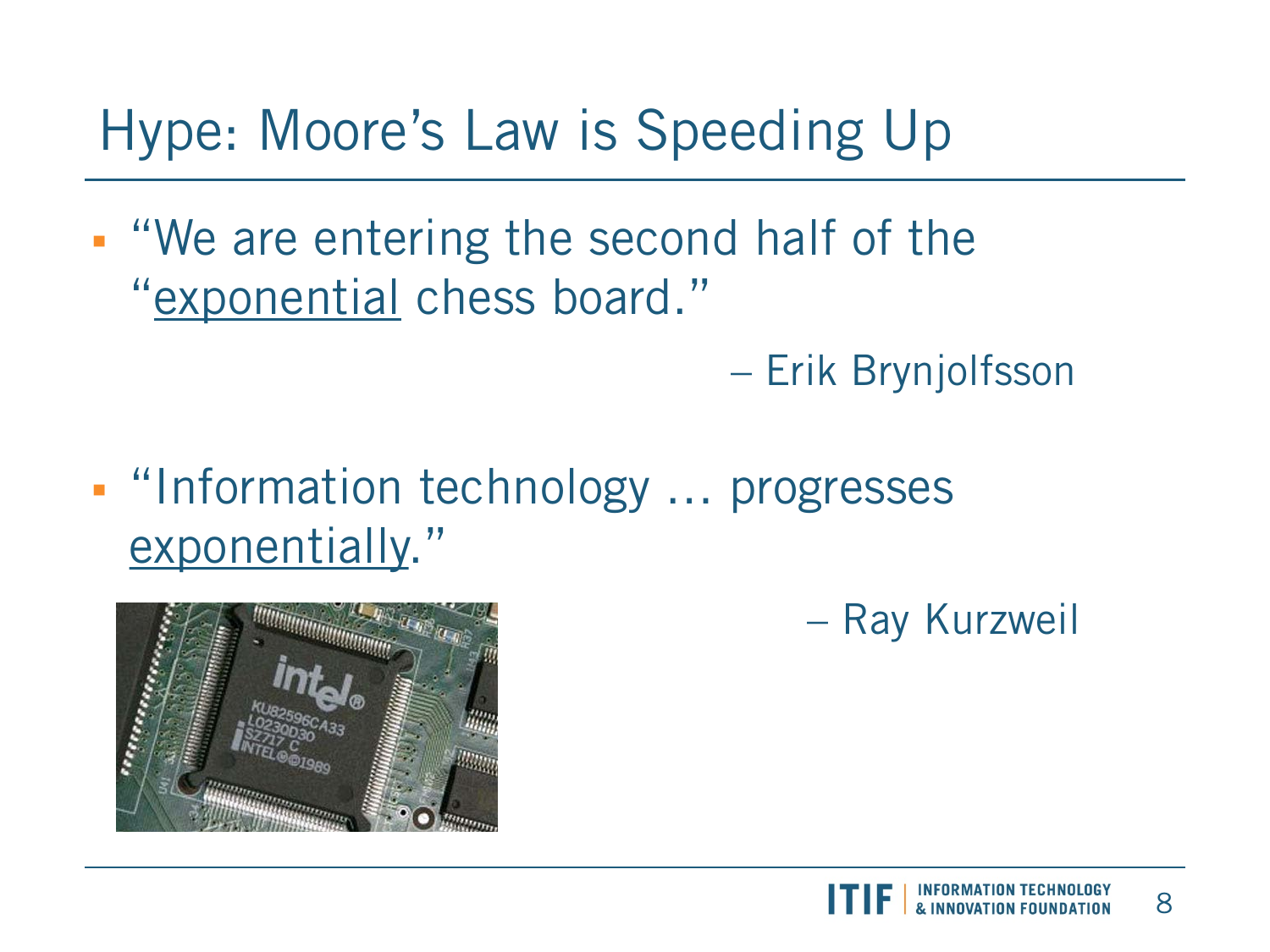#### Reality: Moore's Law is Slowing Down

- Speed increases are slowing, while transistors per dollar are decreasing.
- Even Gordon Moore's says his law "can't continue forever. The nature of exponentials is that you push them out and eventually disaster happens."





9 **INNOVATION FOUNDATION**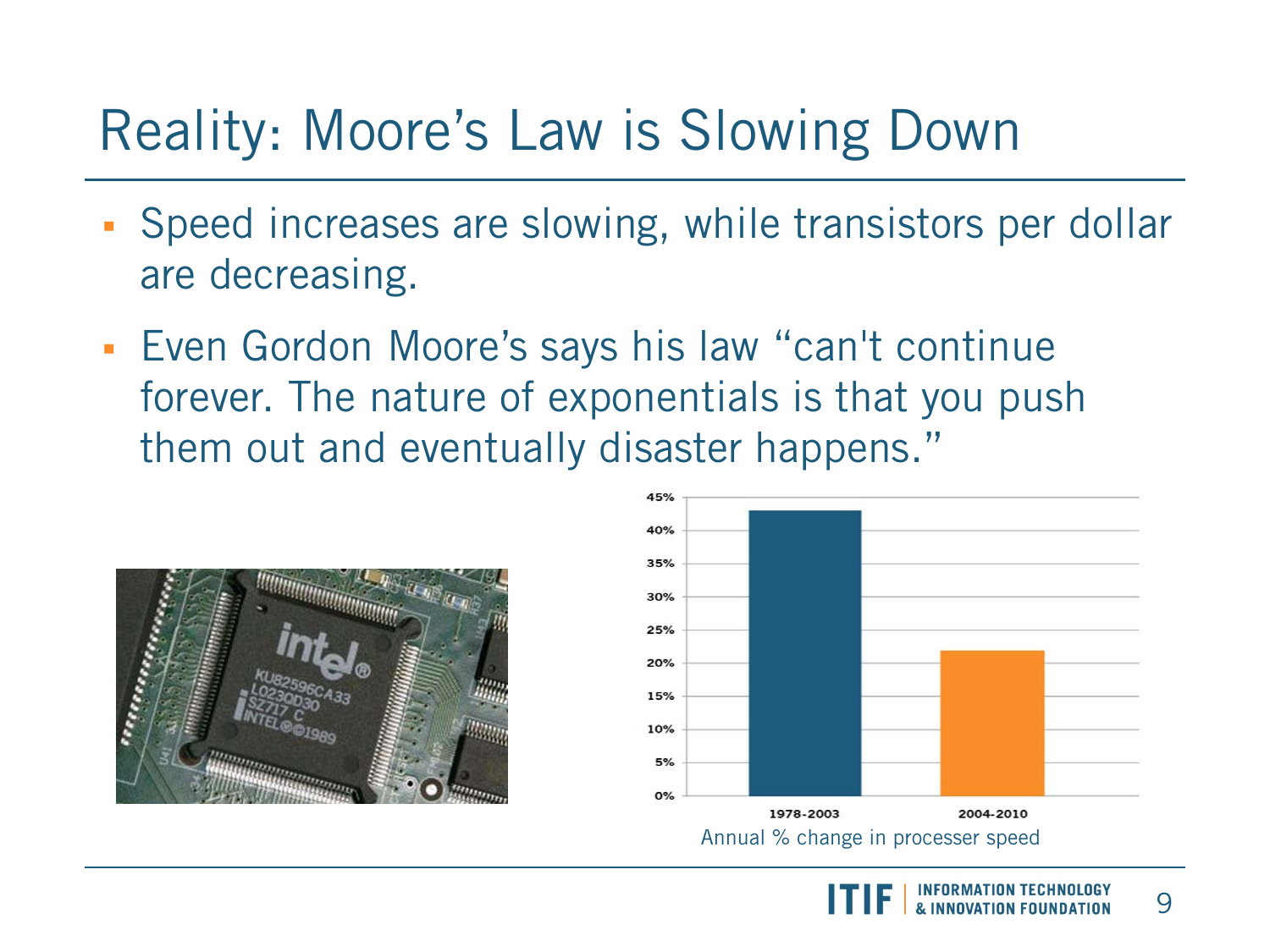#### Hype: Change is Faster Than Ever

• "We are entering into an era in which the pace of innovation is growing exponentially."

– Peter Diamandis and Steve Kotler

• "We're in a world of exponential transformational change."

– Daniel

**Burrus** 

"Explosive and exponential advances."

– Joseph Jaffe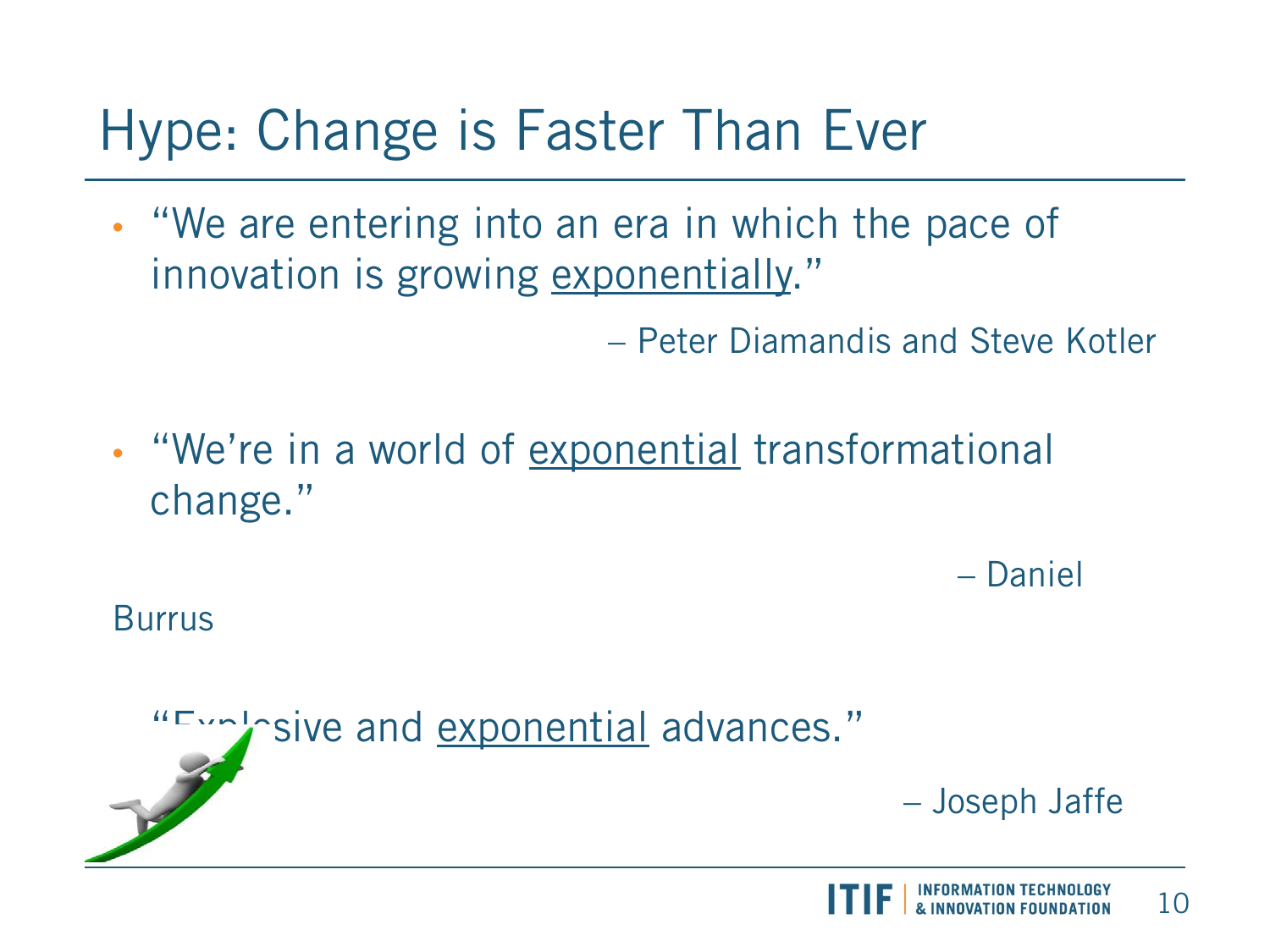#### Reality: Technology Is Diversifying, Not Accelerating

| <b>Years Before Used in</b><br>50% of U.S. Homes |                                                                                              |
|--------------------------------------------------|----------------------------------------------------------------------------------------------|
| 28<br>26<br>8<br>9                               |                                                                                              |
| 17<br>9<br>15<br>9                               |                                                                                              |
|                                                  | <b>None of these</b><br>innovations will reach<br>the 50% threshold in<br>less than a decade |
|                                                  | Source: David Moschella, Leading Edge Forum, CSC, 2015                                       |

**INFORMATION TECHNOLOGY** ITIF 11 & INNOVATION FOUNDATION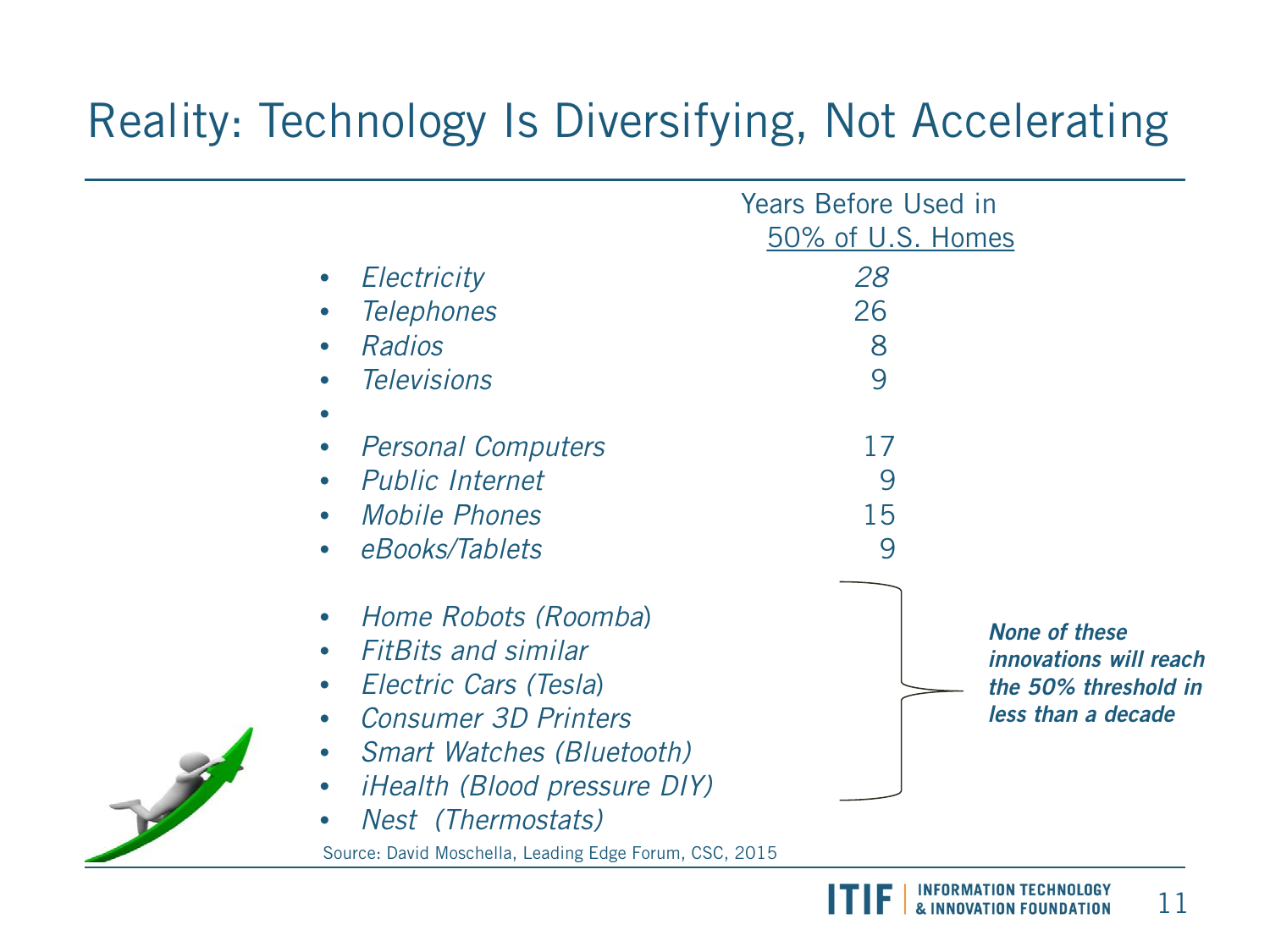## Hype: Digital Technology Will Revolutionize Everything

**• "Major technological innovations are on** the brink of fueling momentous change." – Klaus Schwab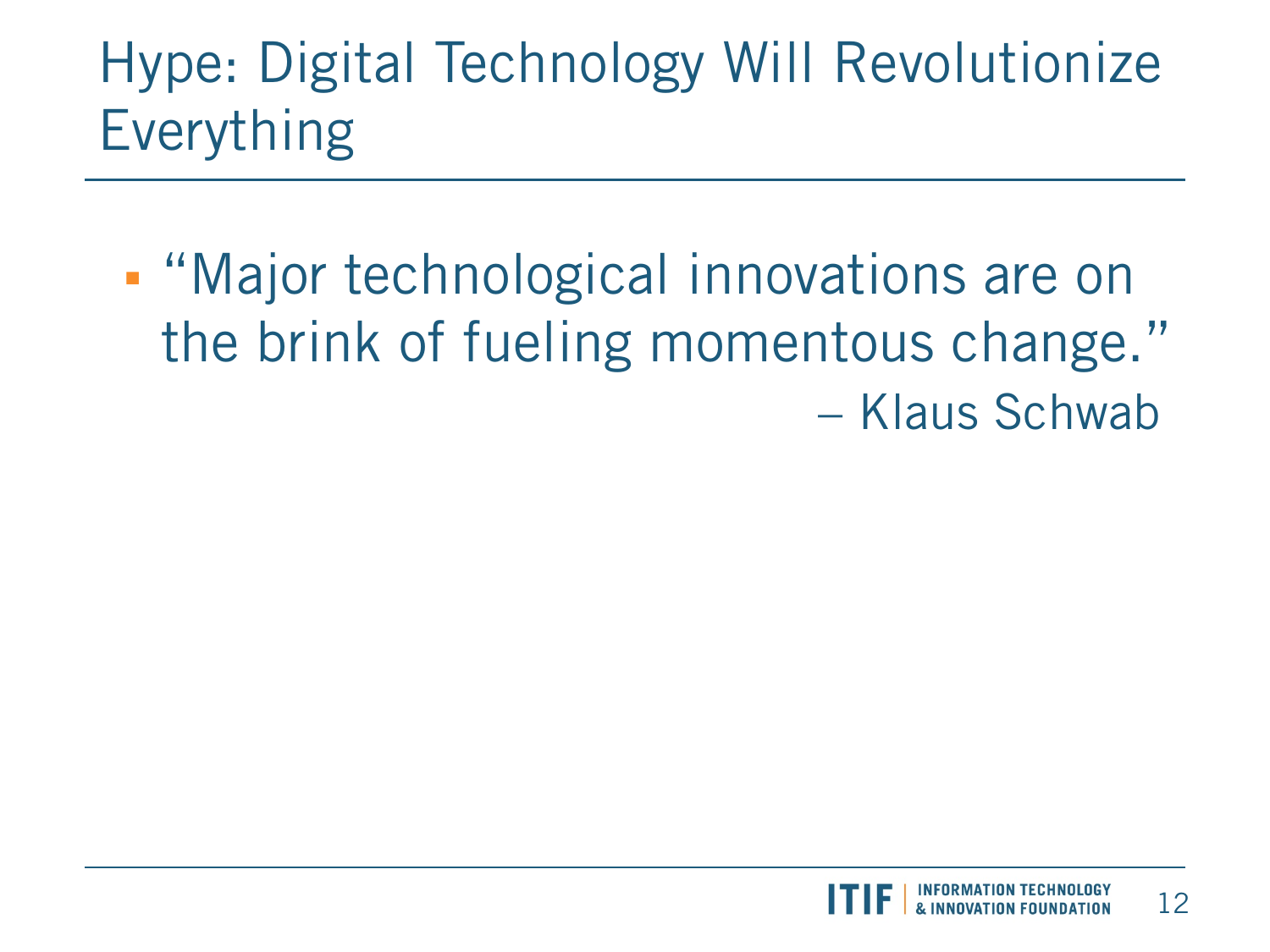#### Reality: Tech-Based Industry Disruption Varies Widely By Sector

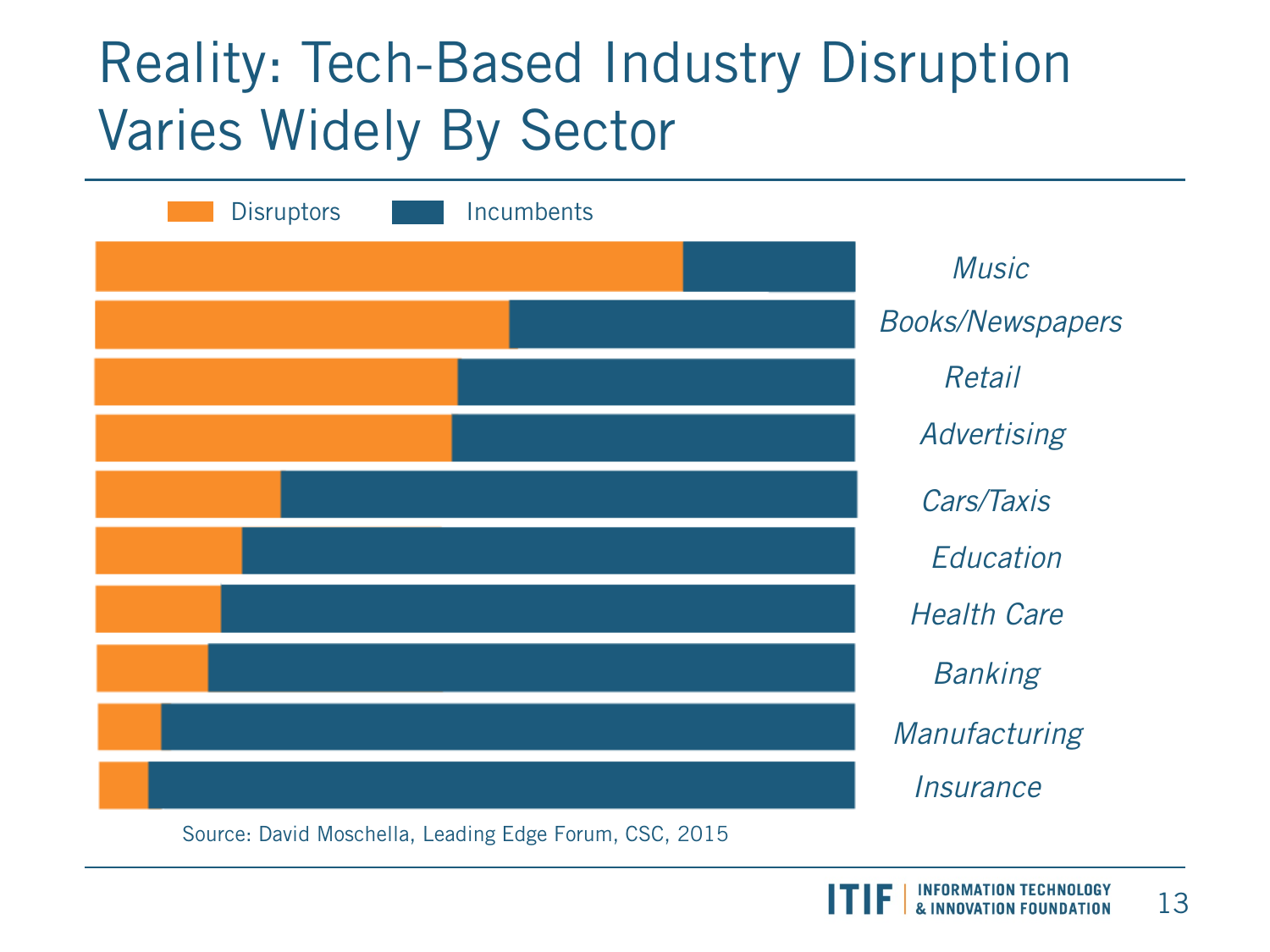#### Hype: Digital Revolution Will Lead to Massive Job Losses

- With AI "perhaps as much as **20%** of the work force will be **out of work** in a generation."
- "We are beginning a gradual process whereby over the next 30-40 years many people will be displaced, creating **massive problems of unemployment** and dislocation."
- "We must convince our leaders that they should **give up the notion of full employment.** The pace of technical change is accelerating."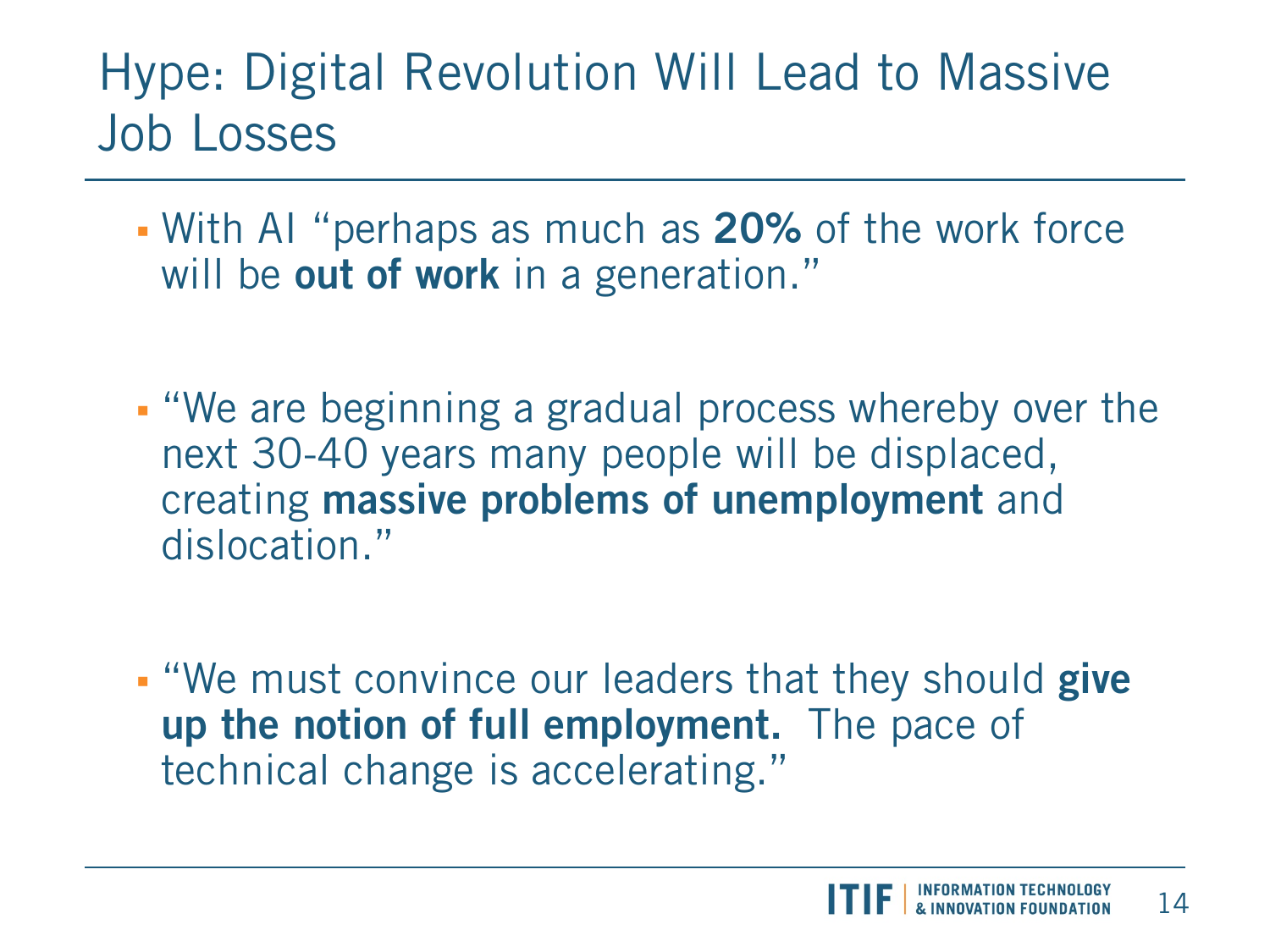#### Hype: Digital Revolution Will Lead to Massive Job Losses

 With AI "perhaps as much as **20%** of the work force will be **out of work** in a generation."

– Gail Garfield Schwartz, 1982

 "We are beginning a gradual process whereby over the next 30-40 years many people will be displaced, creating **massive problems of unemployment** and dislocation."

– Wasily Leontief, 1983

 "We must convince our leaders that they should **give up the notion of full employment**. The pace of technical change is accelerating." The same of the Nilson,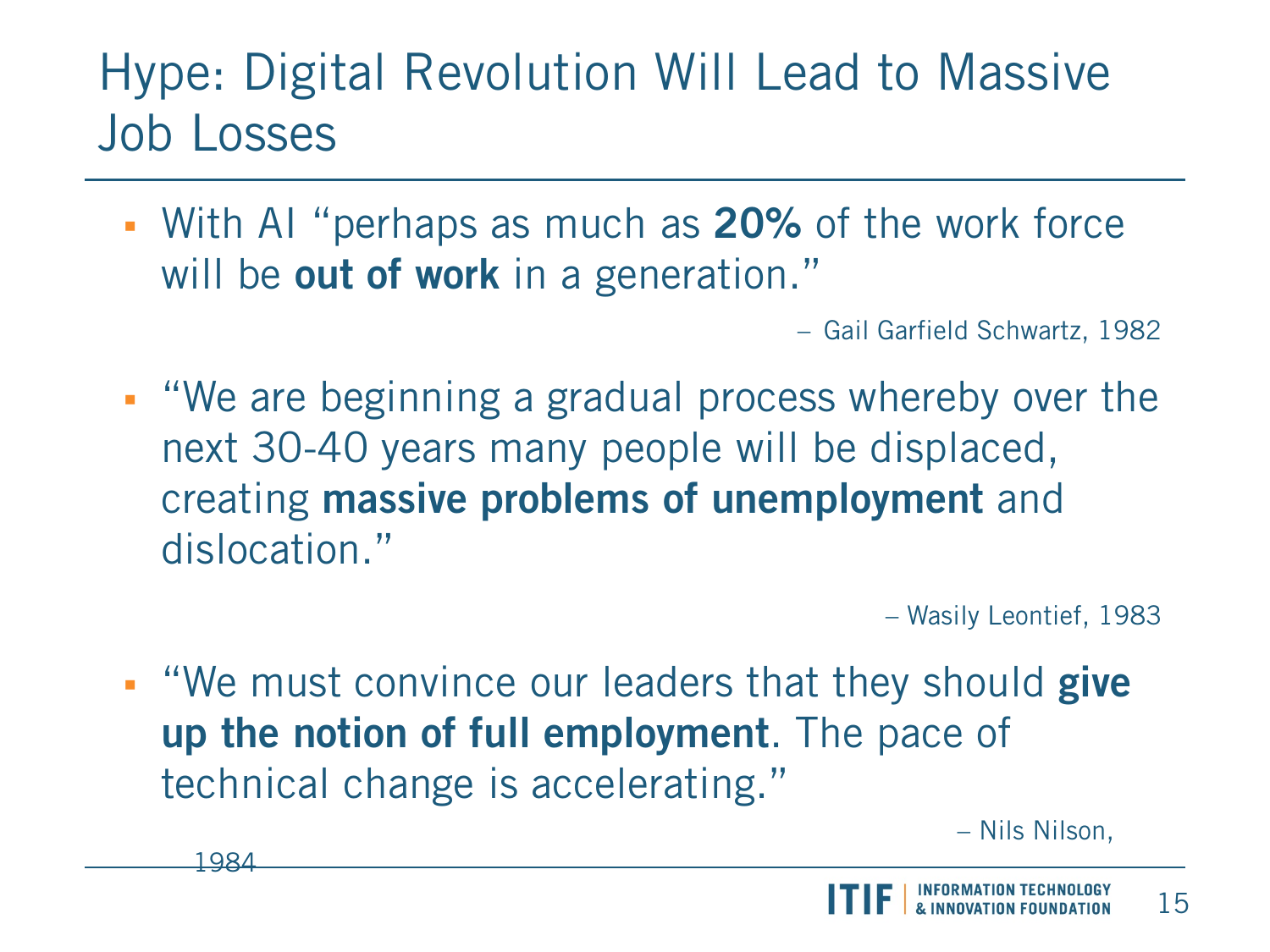#### Hype: Digital Revolution Will Lead to Massive Job Losses

- **EXT** "Highly educated workers are as likely as less educated workers to find themselves displaced."
	- Paul Krugman
- "Brain work may be going the way of manual work."

– *The Economist*

"75% unemployment by 2100."

– Martin Ford

"50% of US jobs destroyed."

– Osborne and Frey

"Will the last human worker please turn out the lights."

– Mike Rettig, Brookings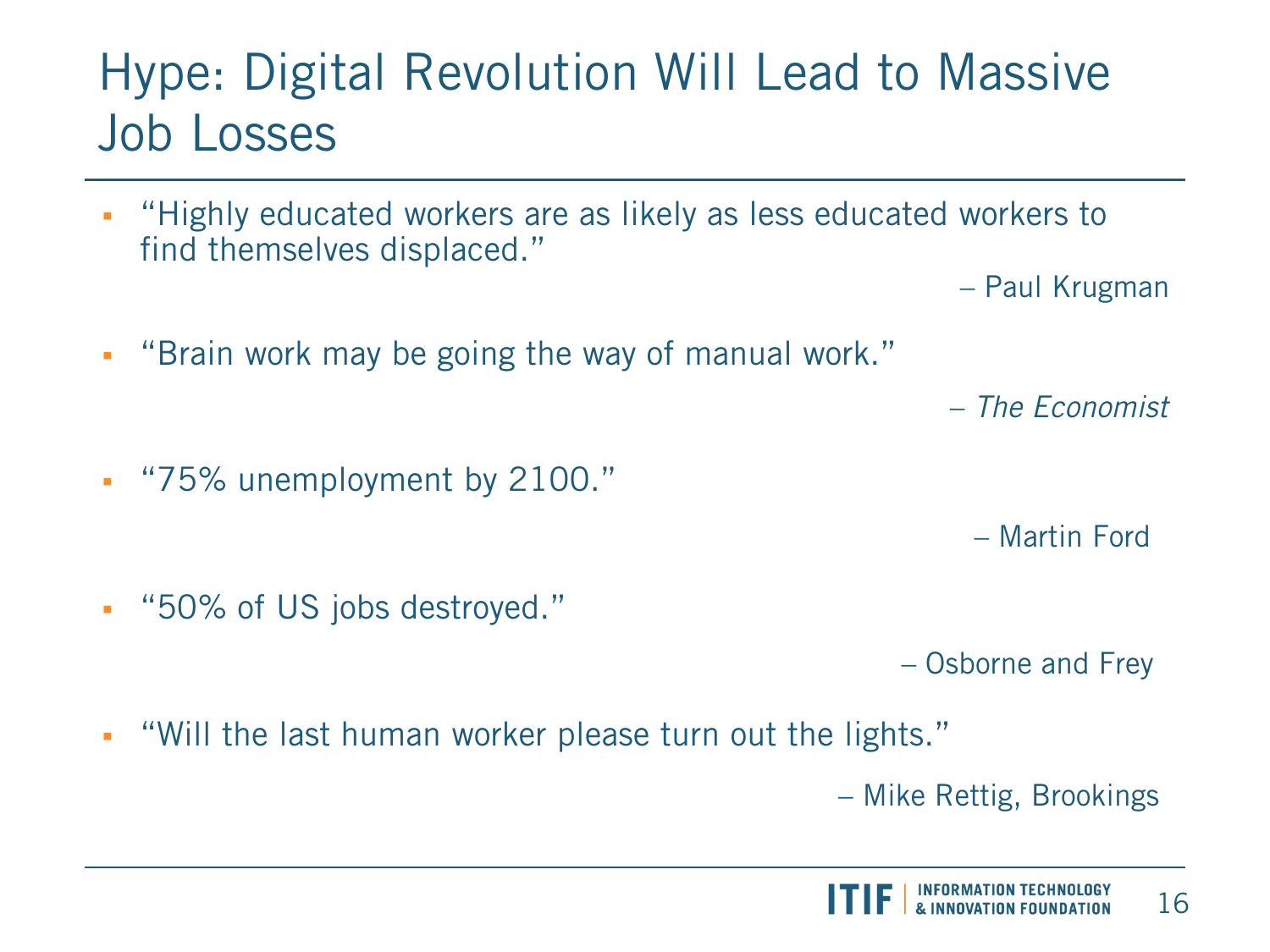### Reality: Digital Tech Won't Lead to Joblessness

Most jobs are really hard to automate.

Current U.S. Employment:

- 500K pre-k teachers
- 230K athletes/coaches
- 110K detectives
- 70K massage therapists
- 45K clergy
- 25K computer scientists
- 6K fashion models

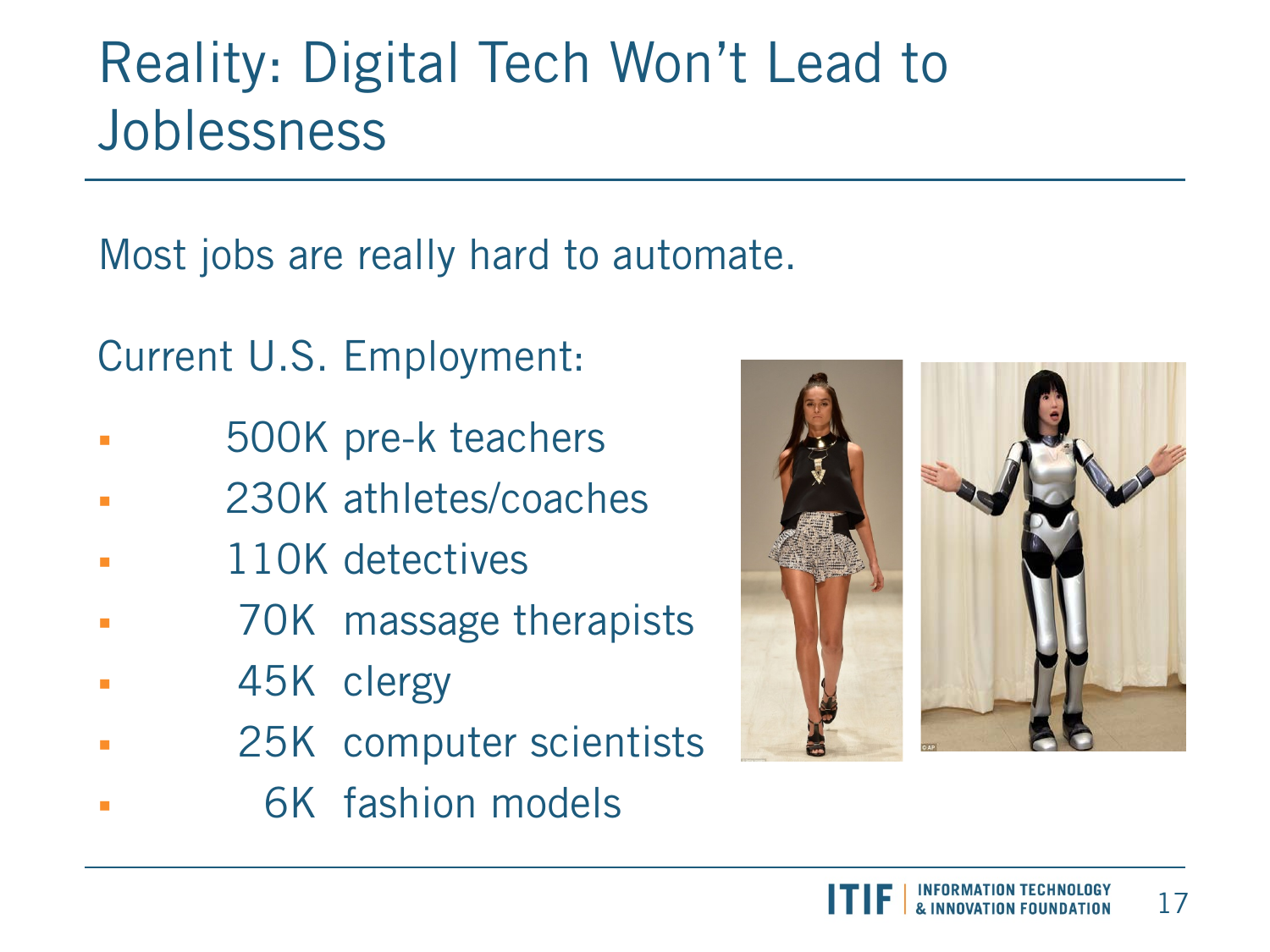#### Hype: We Will All be "Uberized"

**Exery worker has essentially become a** contractor, who no longer benefits from job security and longevity."

– Klaus

**Schwab** 

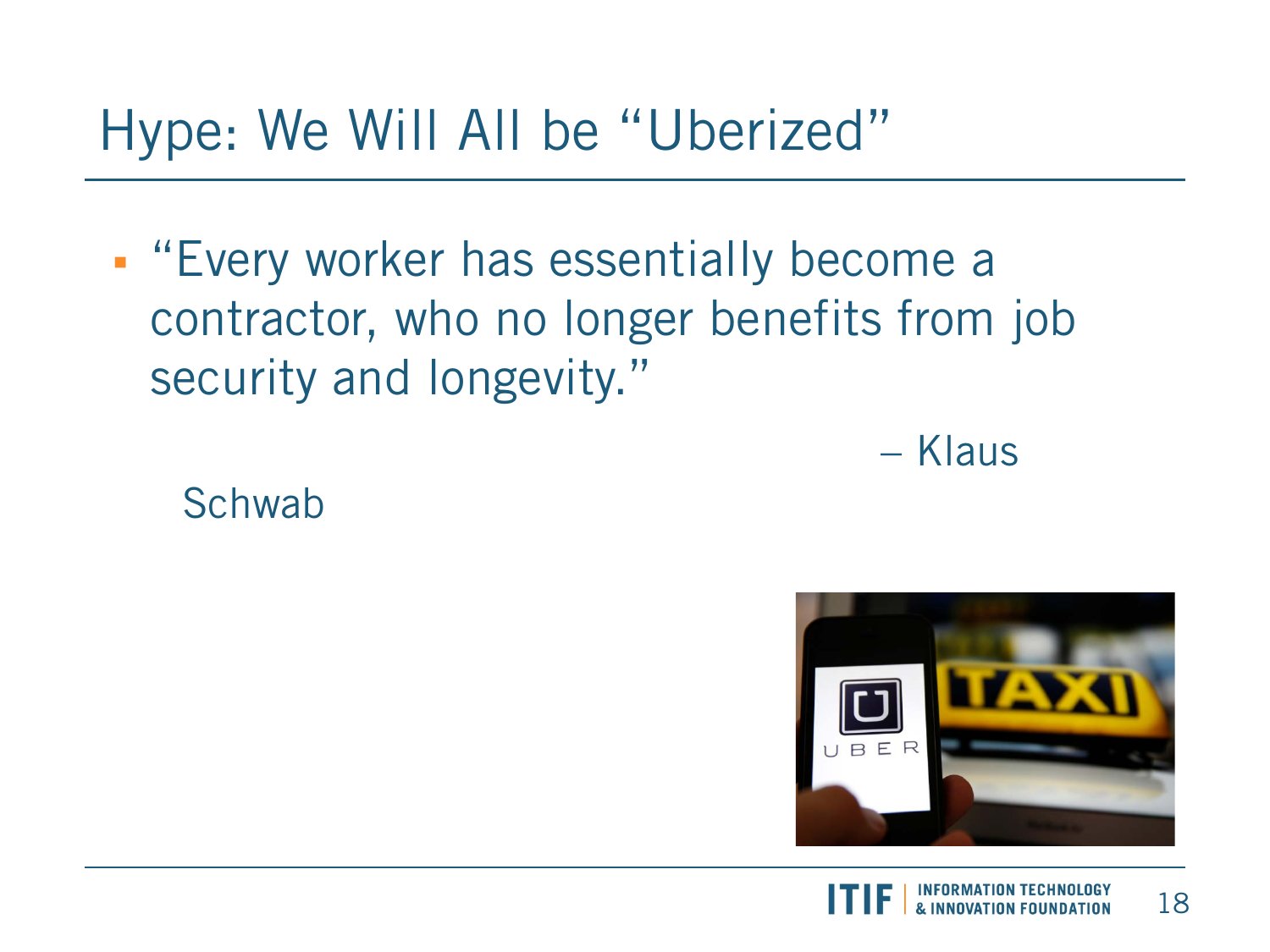### Reality: Sharing Economy Will be Relatively Small

In the U.S., there are 600,000 to 1.5 million gig economy workers: less than 1% of U.S. workforce. – Brookings, McKinsey Global

**Institute** 

Projected to be 1.8 million by 2020.

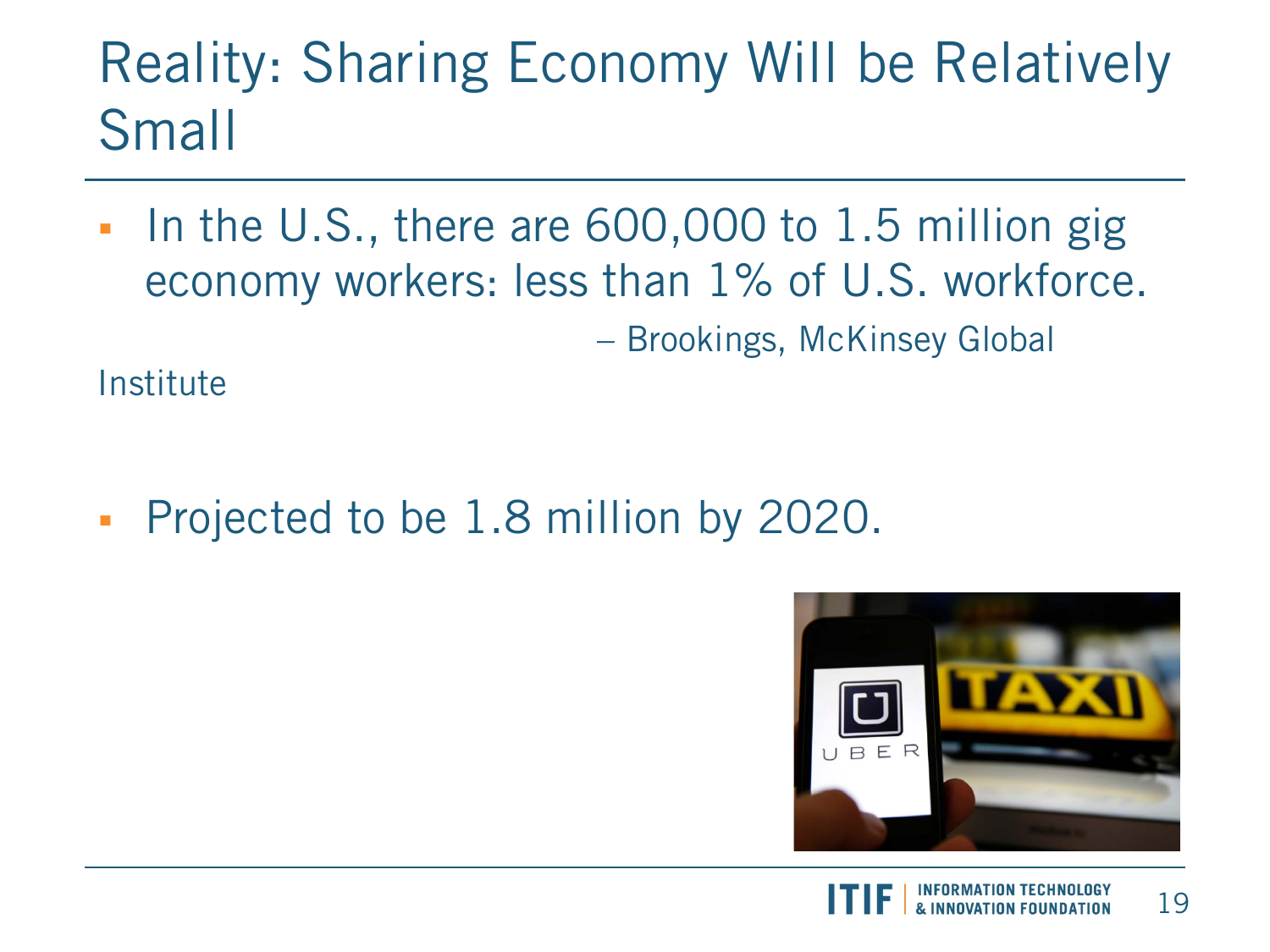#### Self-Employed Workers Becoming Smaller Share of U.S. Economy



U.S. Self Employed as a Percent of Non-Agricultural Workforce; Source: R Street Analysis of BLS Data

20 **& INNOVATION FOUNDATION**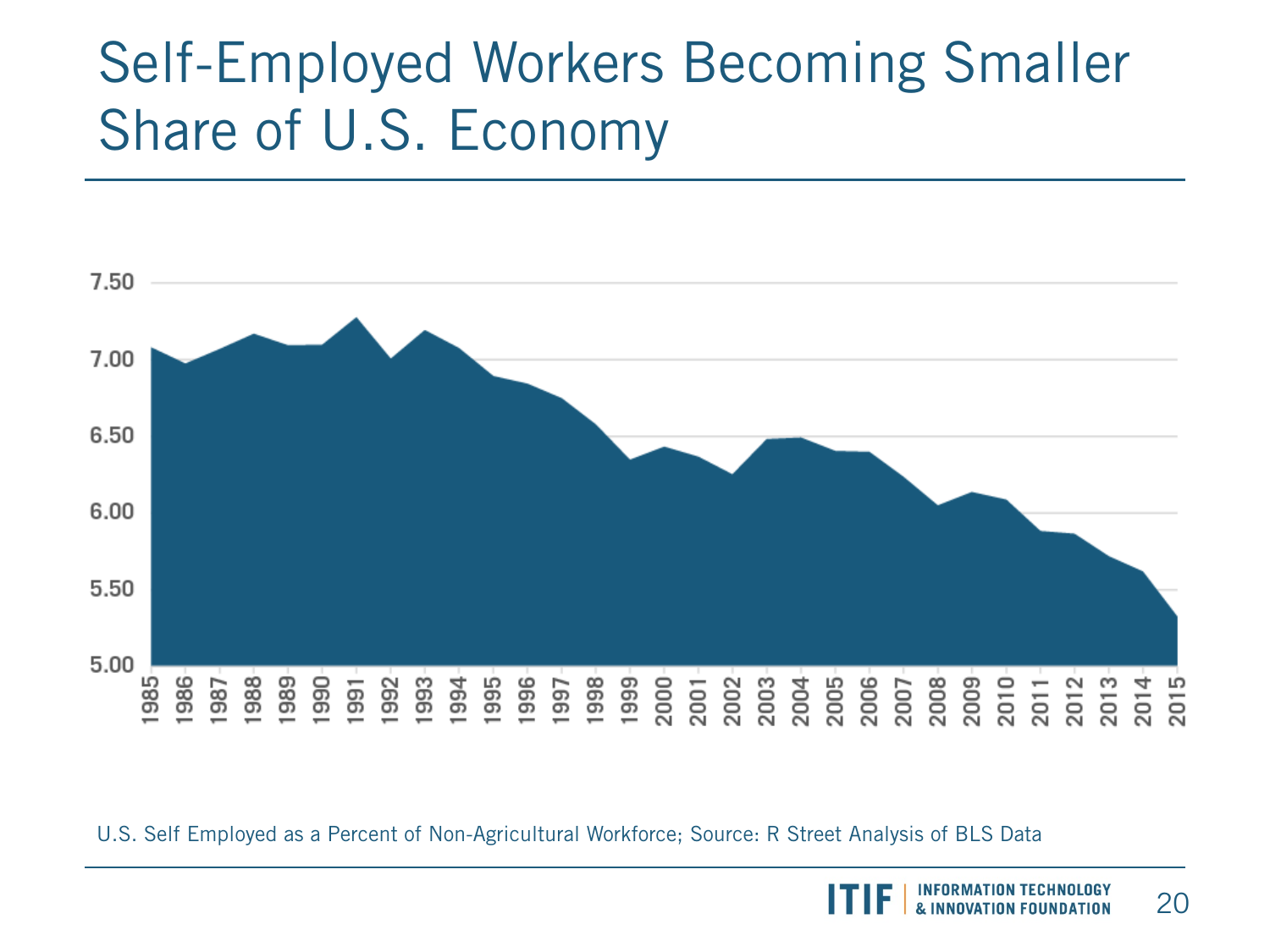#### Self-Employed Workers Becoming Smaller Share of EU Economy



**INFORMATION TECHNOLOGY** 21 & INNOVATION FOUNDATION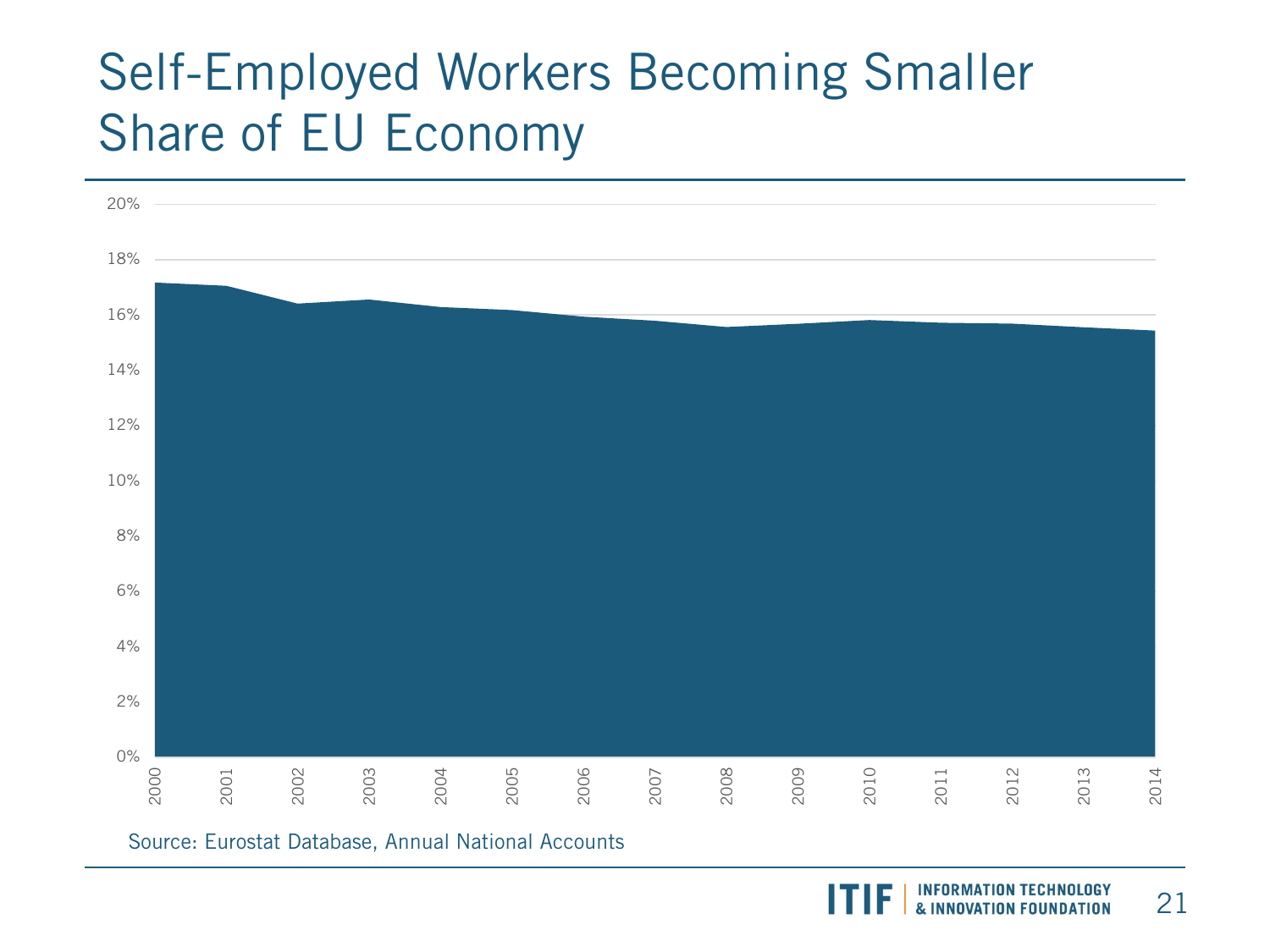#### Today's Presentation



 $\overline{2}$ 

Digital Hype vs. Digital Reality

**Understanding the Sharing and Gig Economies**

# $\overline{3}$

Broader Digital Technology Policies

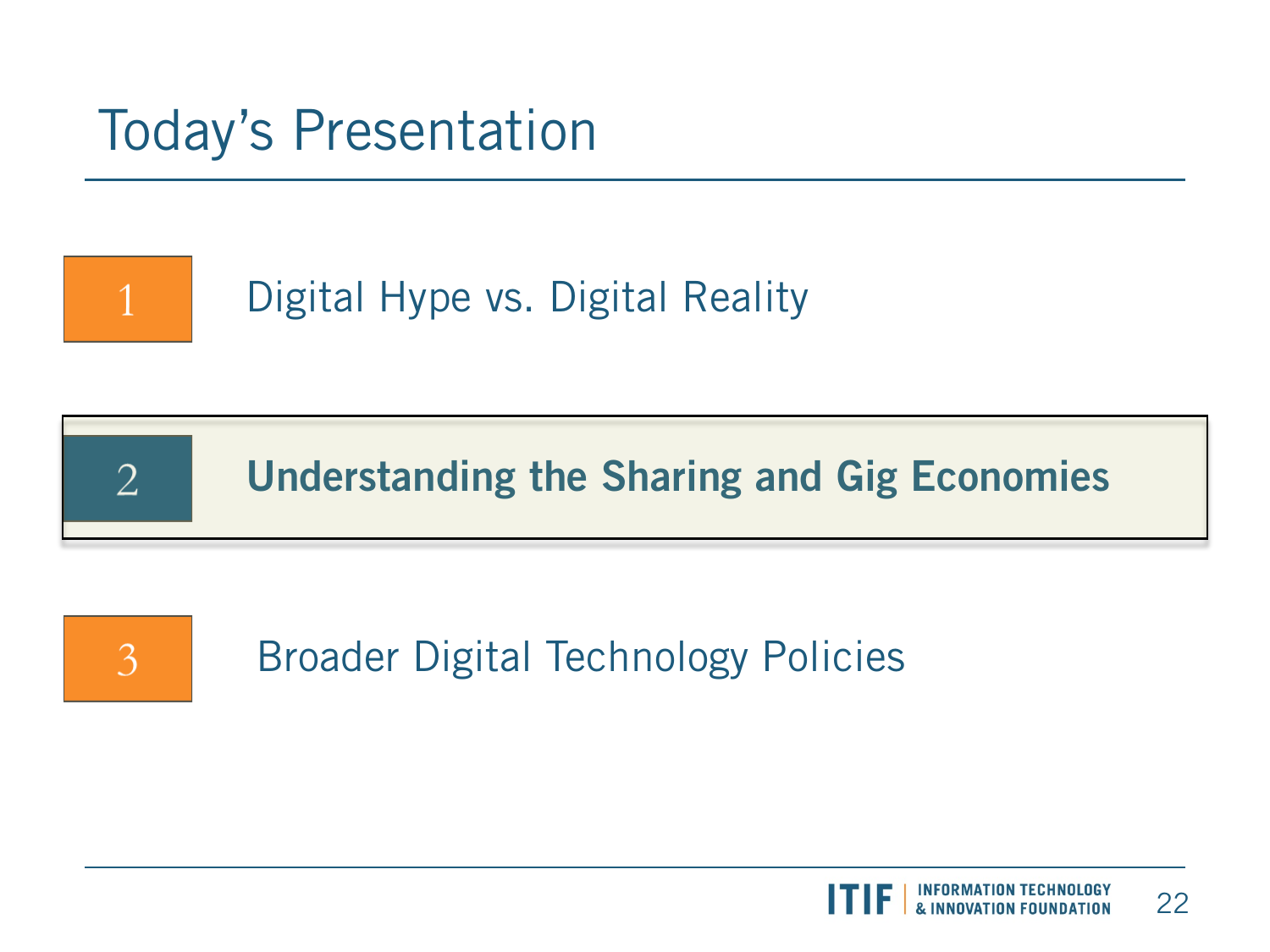## Sharing Economy is Different from the Gig Economy

**Sharing Economy** – digital platforms match spare capacity and demand.

- Peer to peer: Parking Panda, Rentoid, SnapGoods, Peerby
- **Business to consumer: Bike share and Car2go -**
- Some can be both: Dogvacy and Airnbnb

**Gig Economy** – digital platforms match workers & customers.

 Task Rabbit, Uber, Getaround, Shareyourmeal, Wonolo, Hourly Nerd, and Upwork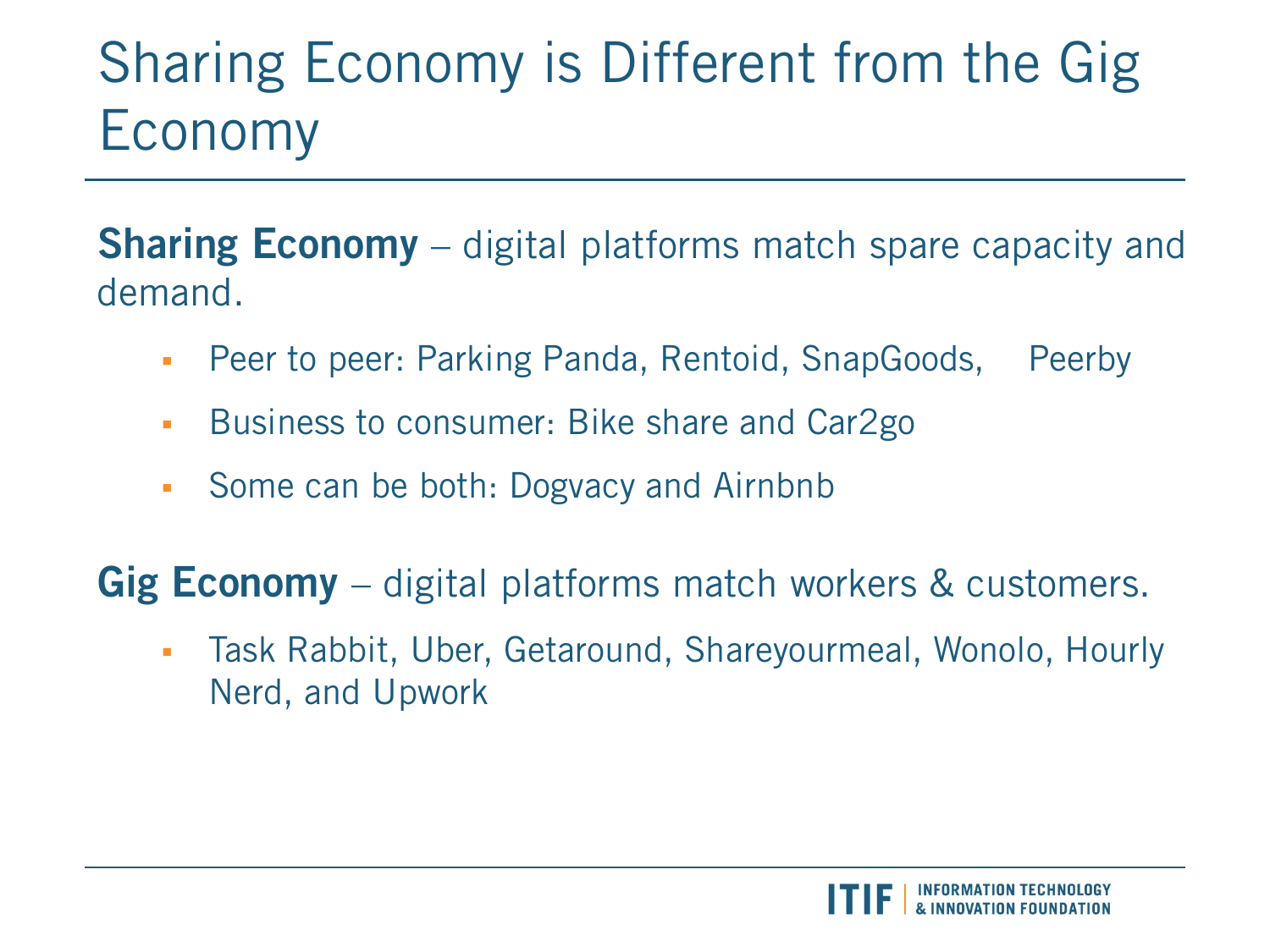### Benefits of the Sharing Economy

- **Enables consumers to save money.**
- Enables individuals (sharers) to increase income.
- **Increases economic output and environment** sustainability by improving resource efficiency.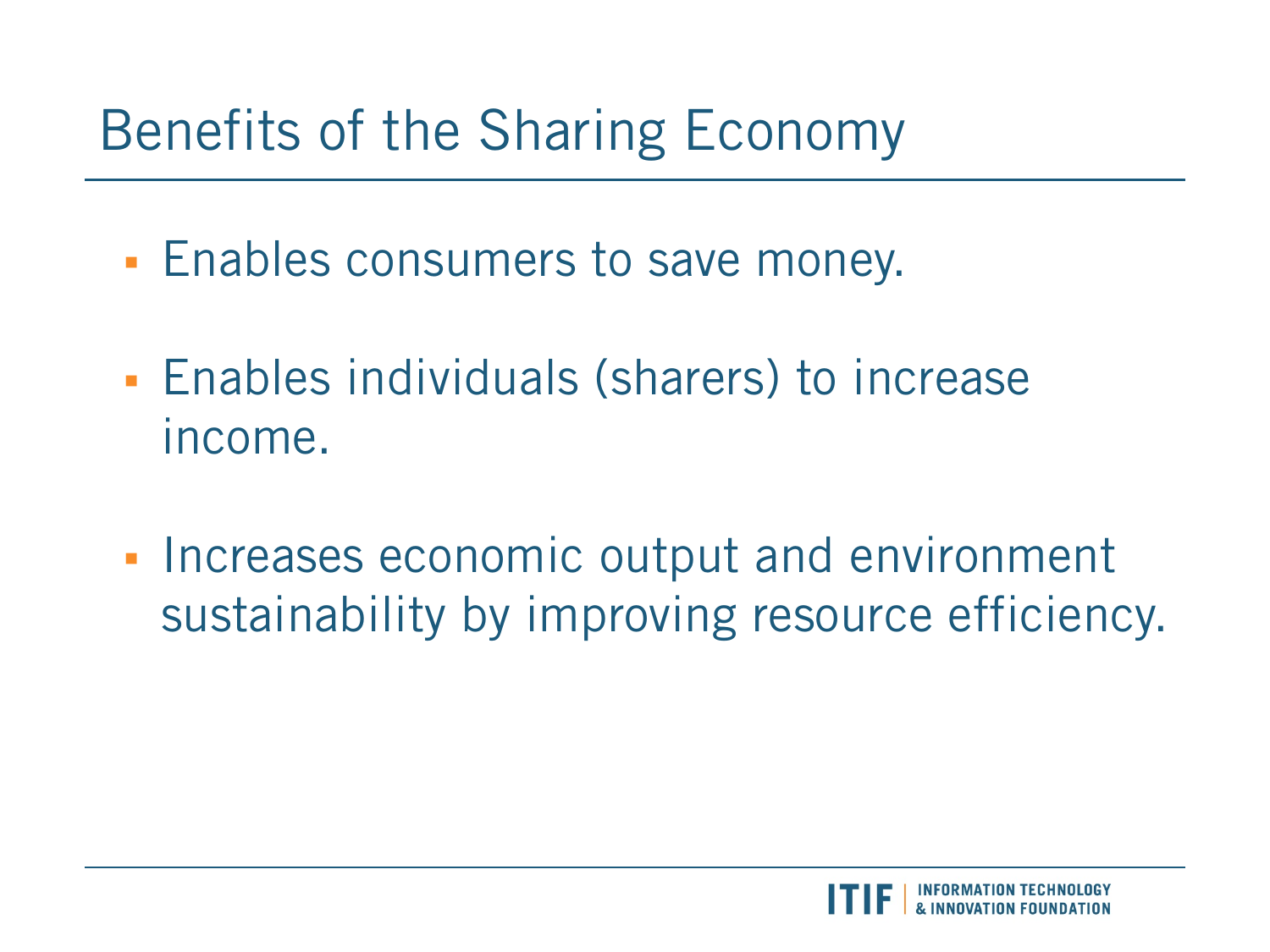## Regulating the Sharing Economy?

 Applying the precautionary principle will hurt innovation.

**Little reason for regulation. Reputation** systems ("peer regulation") substitute for regulation.

• No need to regulate occasional sharing.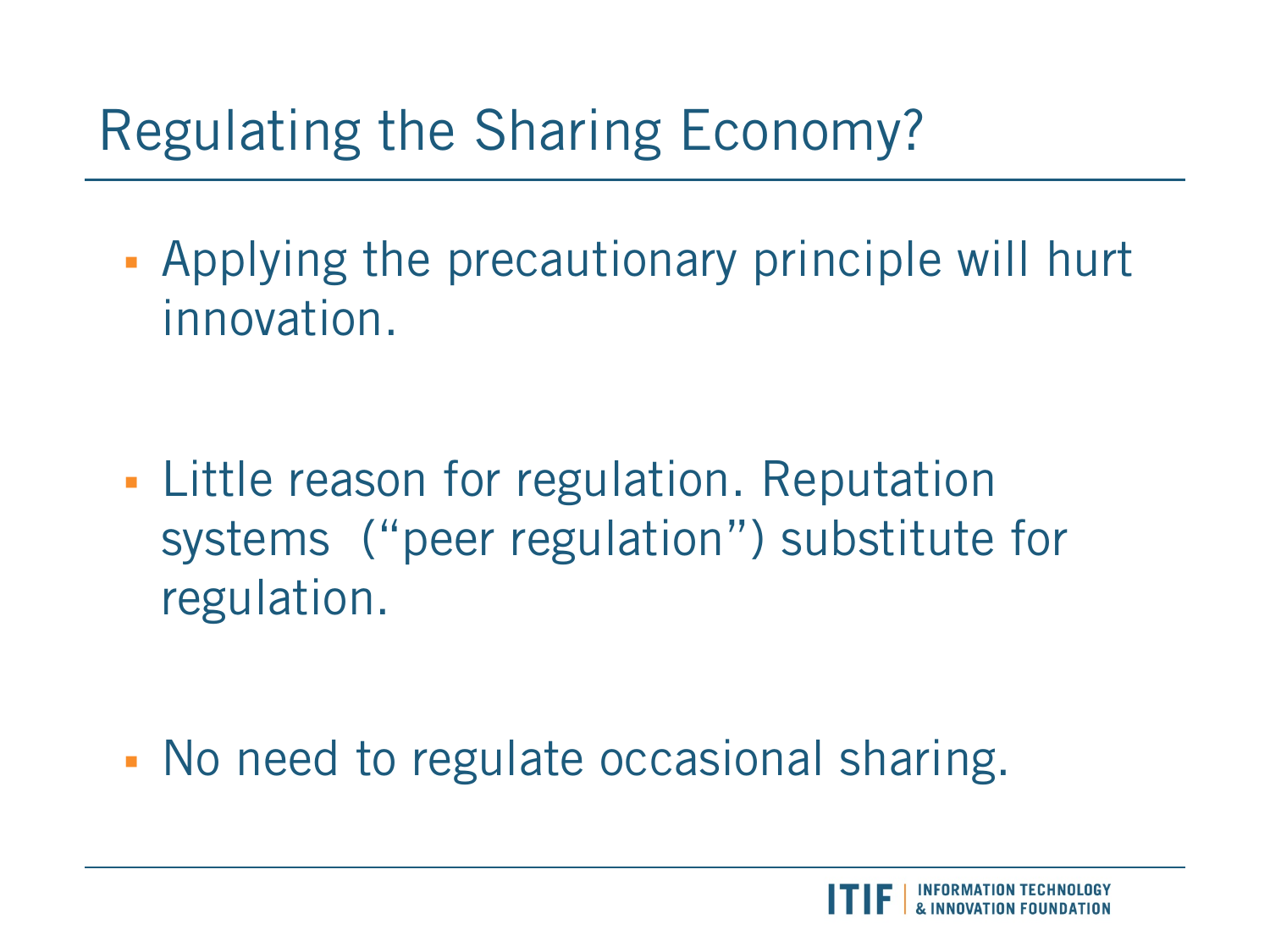### Benefits of the Gig Economy

- **Boosts consumer welfare by better matching needs** with supply and increasing competition.
- **Provides flexibility for workers. (43% of U.S. gig.** workers either have a full time or another part time job; 91% like control about when they work).
- Stepping stone/support for entrepreneurship (63% either have small business or want one).
- **Helps workers get work (63% supplement income).**

– Source: Intuit Quick Books, *The On-Demand Workforce*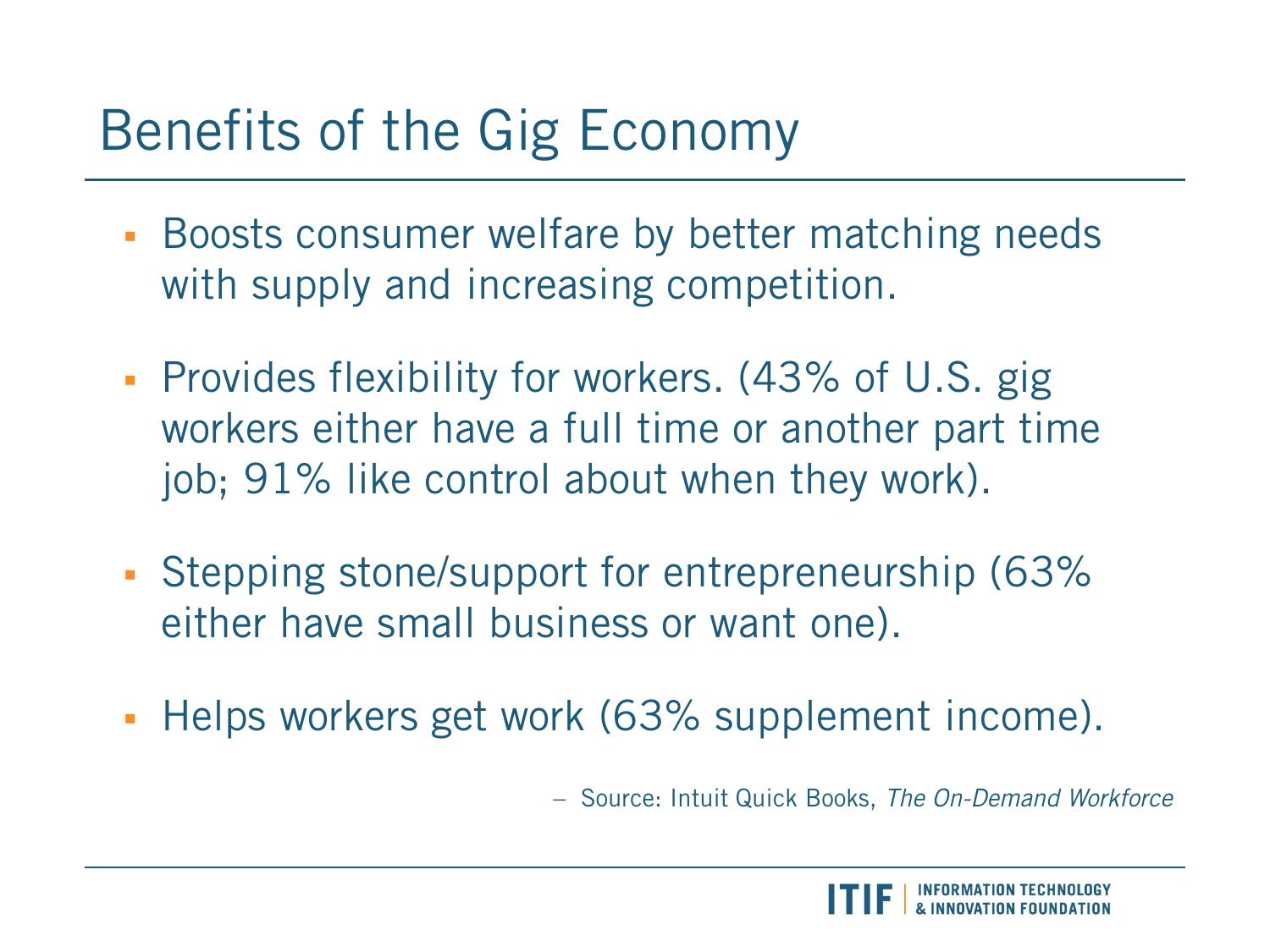## Regulating the Gig Economy?

- Gig workers' income should be taxed.
- Find a "third way" for labor market regulation of gig economy that enables platforms to provide services and help to their "workers" without triggering full employer obligations.
- The gig and sharing economy depend on exchange and use of data. This can be enabled in ways that protect consumers from harm.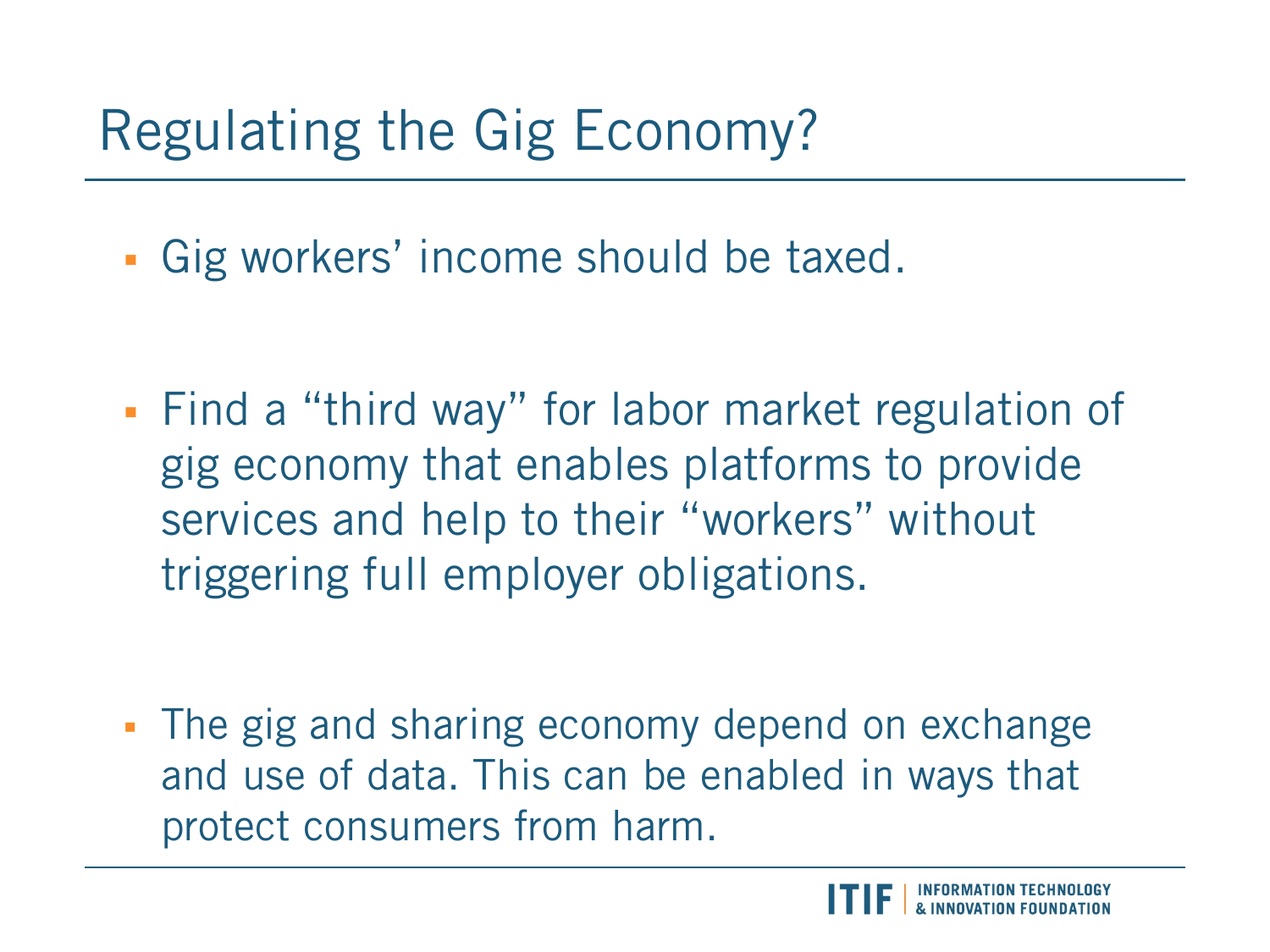#### Today's Presentation





 $\overline{\mathcal{E}}$ 

1

Understanding the Sharing and Gig Economies

#### **Broader Digital Technology Policies**

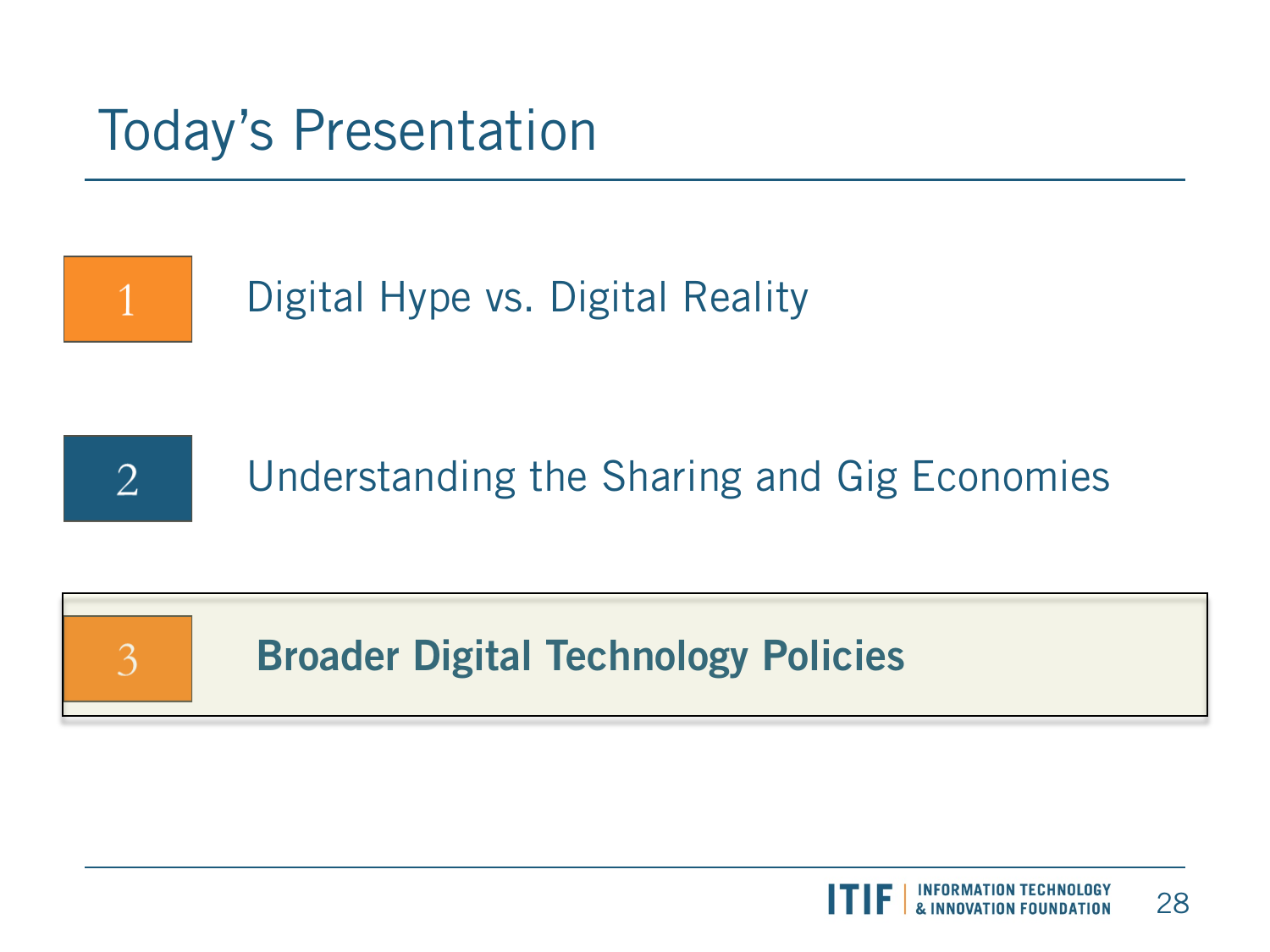### Broader Digital Technology Policies

### **Support post-high school education.**

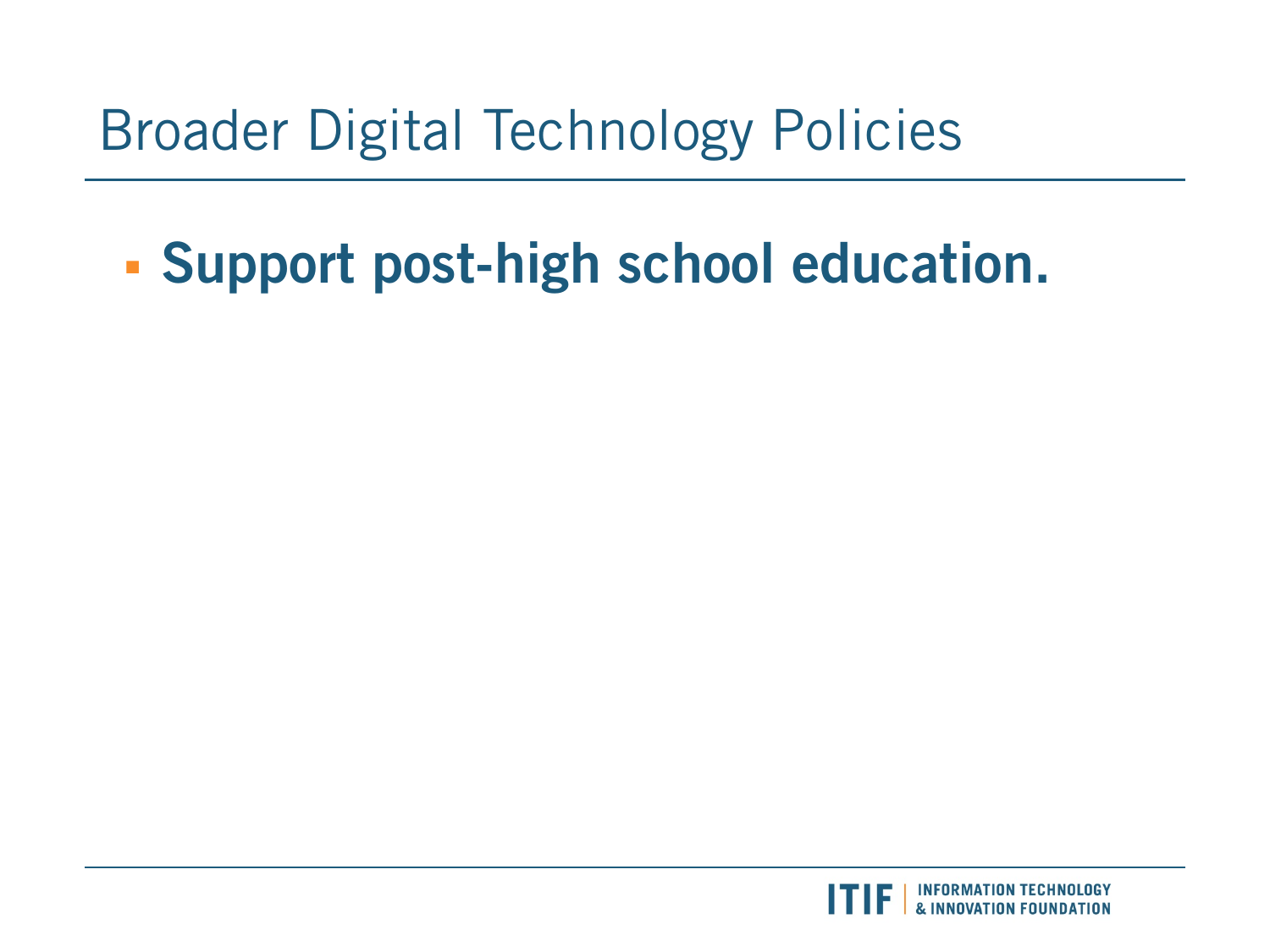#### Demand for Highly Educated Workers Will Grow



Projections 2013 to 2025 Source: European Centre for the Development of Vocational Training)

**INFORMATION TECHNOLOGY** 30 & INNOVATION FOUNDATION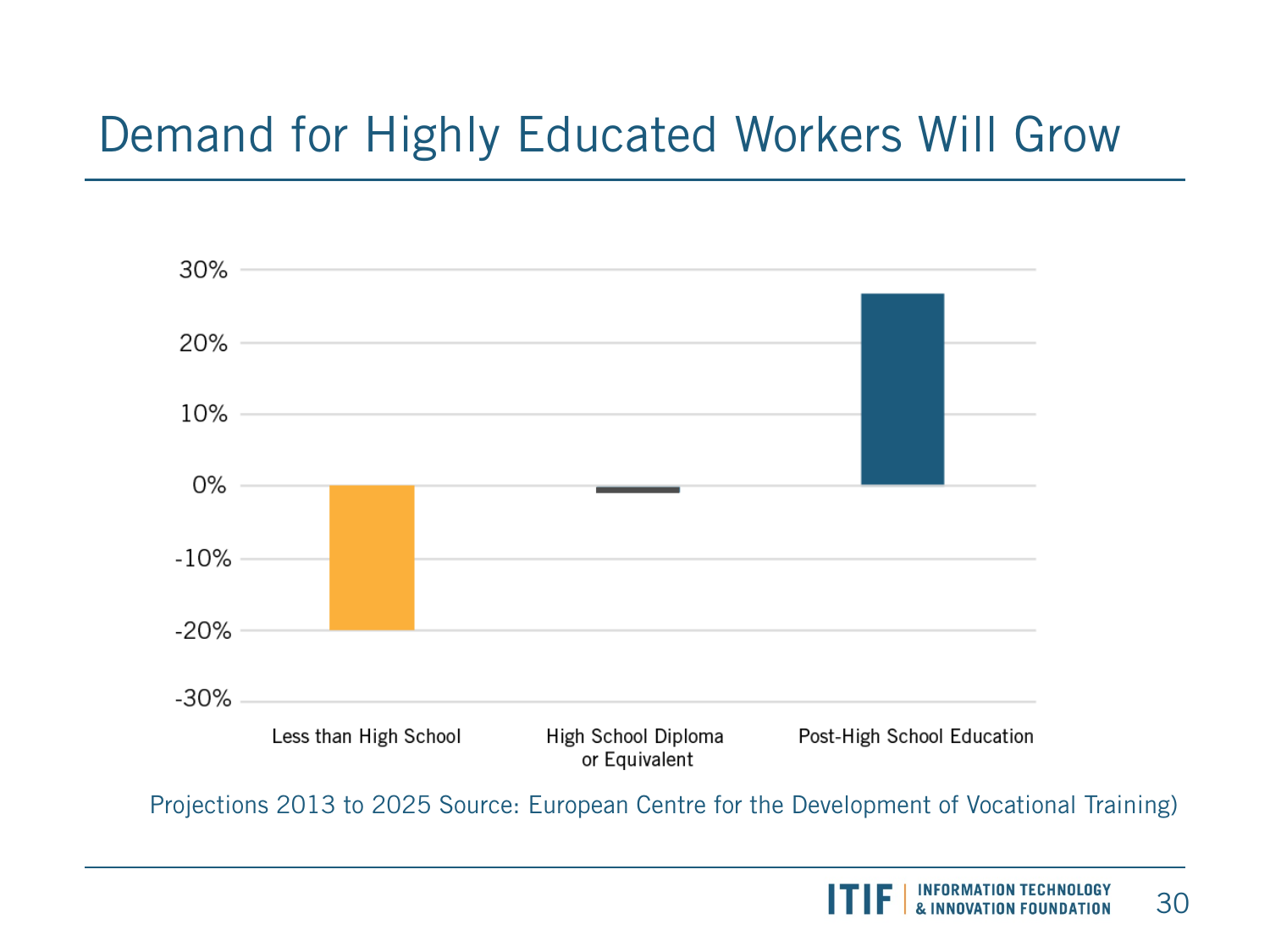#### Broader Digital Technology Policies

Support post-high school education.

 **Improve IT skill development, including "double deep" skills (e.g., "individuals skilled in not just their particular job function but also the relevant information technologies).**

– David Moschella, Leading Edge Forum, Digital Skill Standards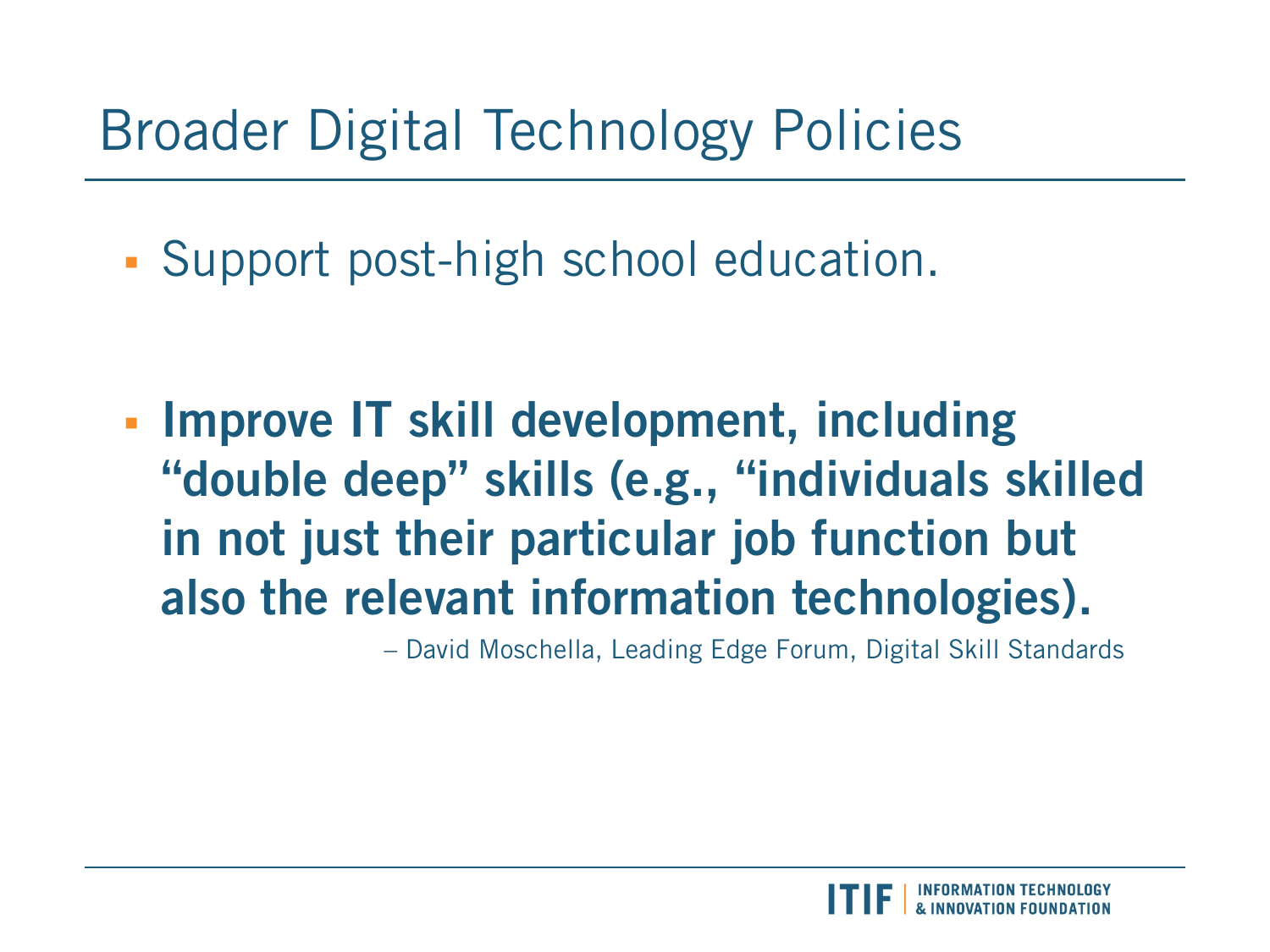### Broader Digital Technology Policies

- Support post-high school education.
- **Improve IT skill development.**
- **Embrace big: scale economies for ICT are critical to driving productivity growth**
	- Economies with the highest productivity Germany, Switzerland, and the UK – have the smallest proportion of workers in small firms.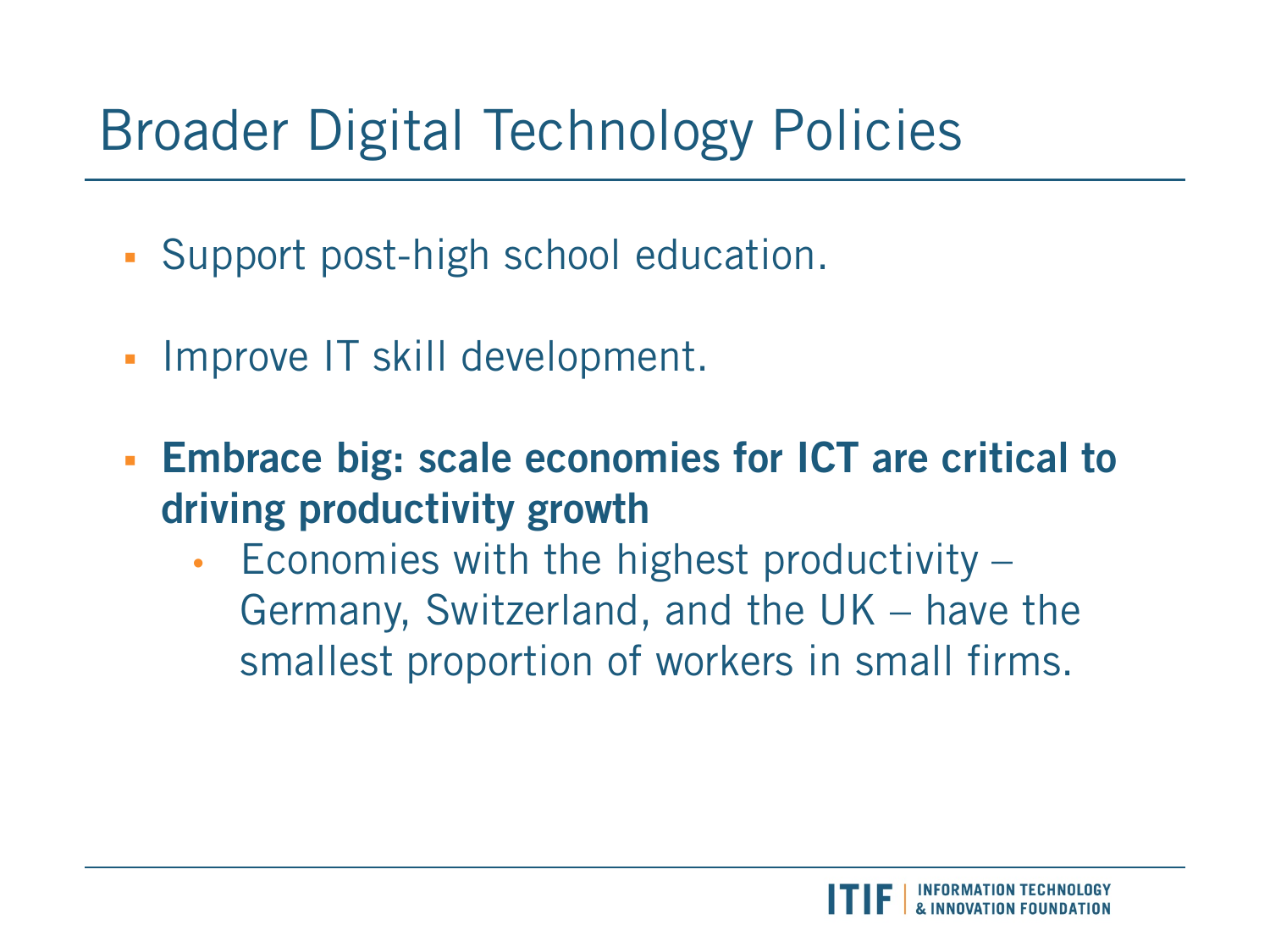#### The Larger the EU Enterprise, the More Productive



Labor Productivity by Size of Enterprise (2012). Source: Eurostat, Structural Business Statistics. Countries not included: Denmark, Ireland, France, Sweden, Portugal, Romania, Hungary, Italy, Cyprus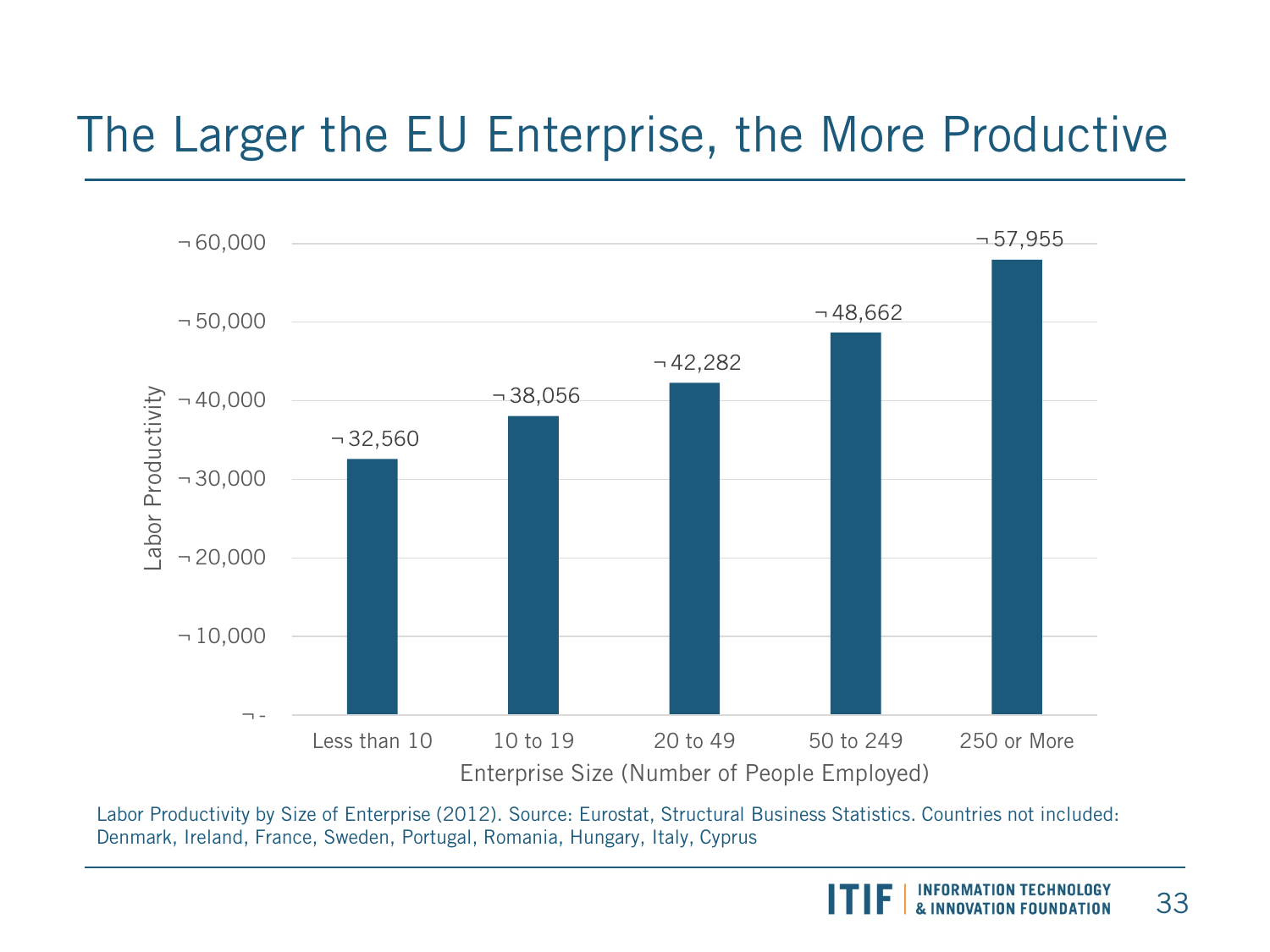#### Average EU Firm Size is Small and Shrinking



USA **EU-28** 

Source: U.S. Census Bureau, Statistics of U.S. Businesses; Eurostat Database, Structural Business Statistics

**INFORMATION TECHNOLOGY** 34 & INNOVATION FOUNDATION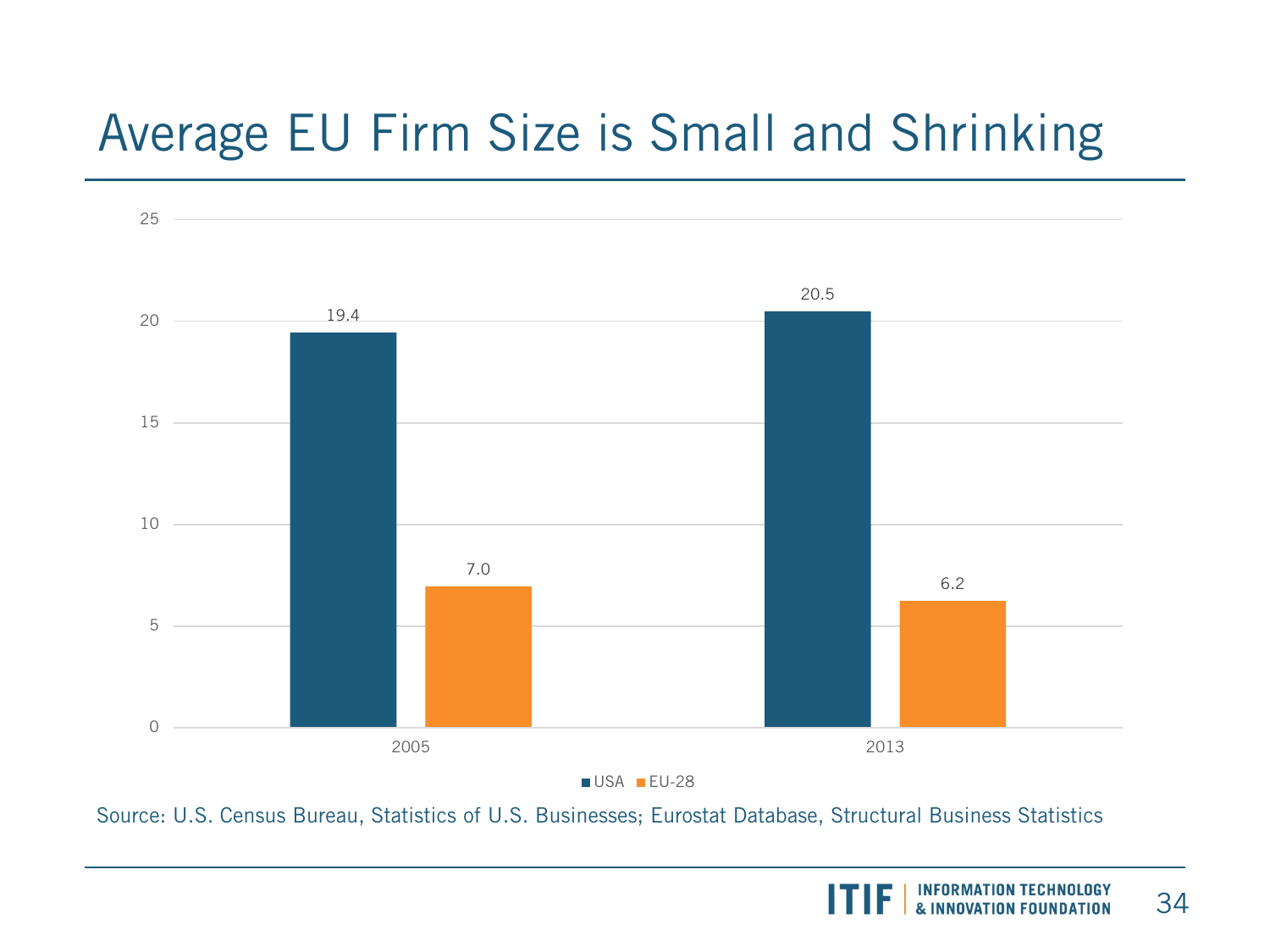#### Recent Related ITIF Publications

- . "Why Internet Platforms Don't Need Special Regulation"
- " "Are Robots Taking Our Jobs, or Making Them"
- "Raising European Productivity Growth Through ICT"
- . "The e-Skills Manifesto: Digital Skills in the United States"
- Seeing the Forest for the Trees: Why the Digital Single Market Matters for Transatlantic Relations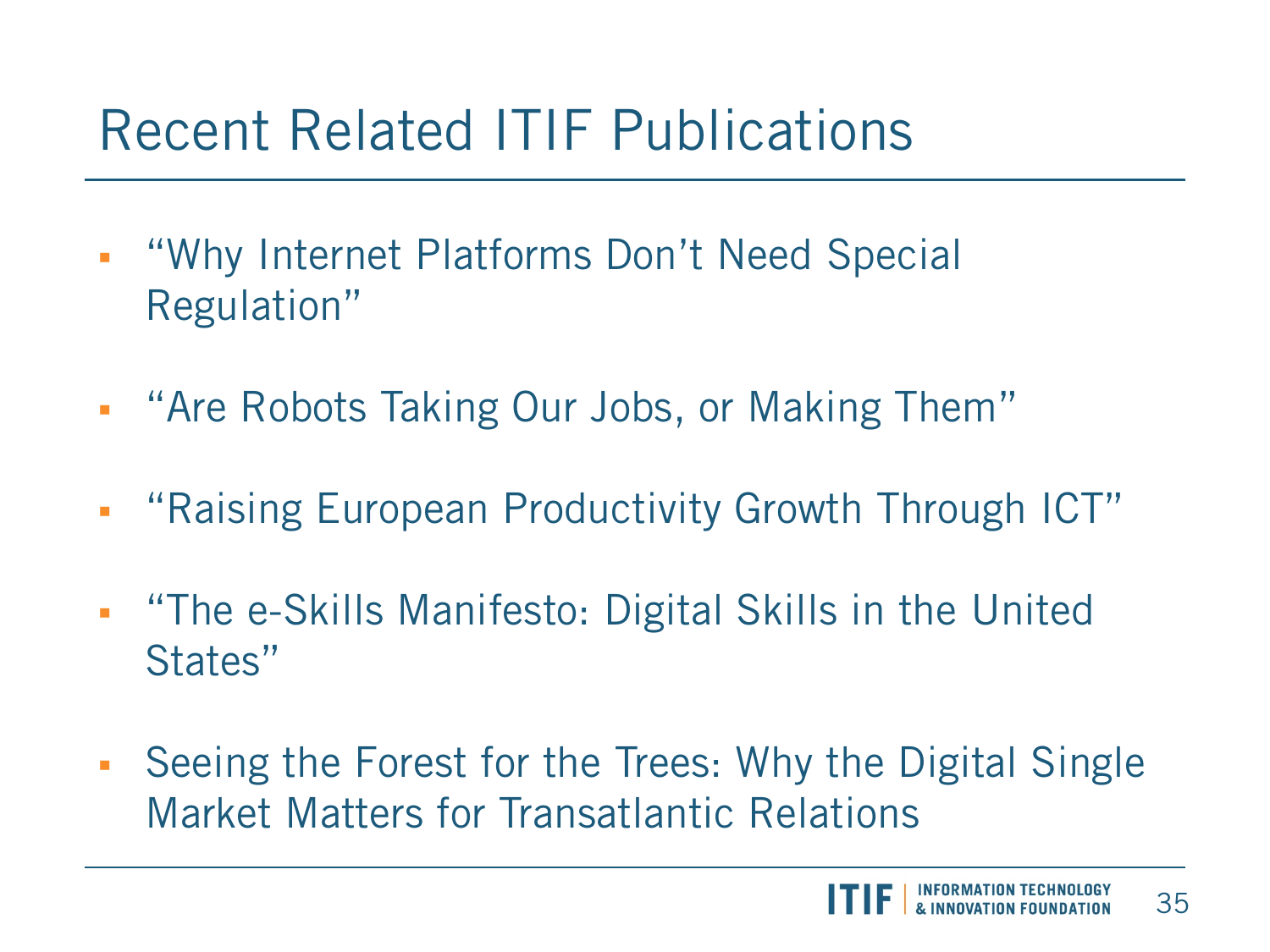### UPCOMING ITIF EVENT

Seizing Europe's Data Innovation Opportunity

MONDAY, FEBRUARY 29, 2016 -2:00 PM TO 6:00 PM

International Press Center, Polak Room, Résidence Palace155, rue de la Loi – Blok C Brussels